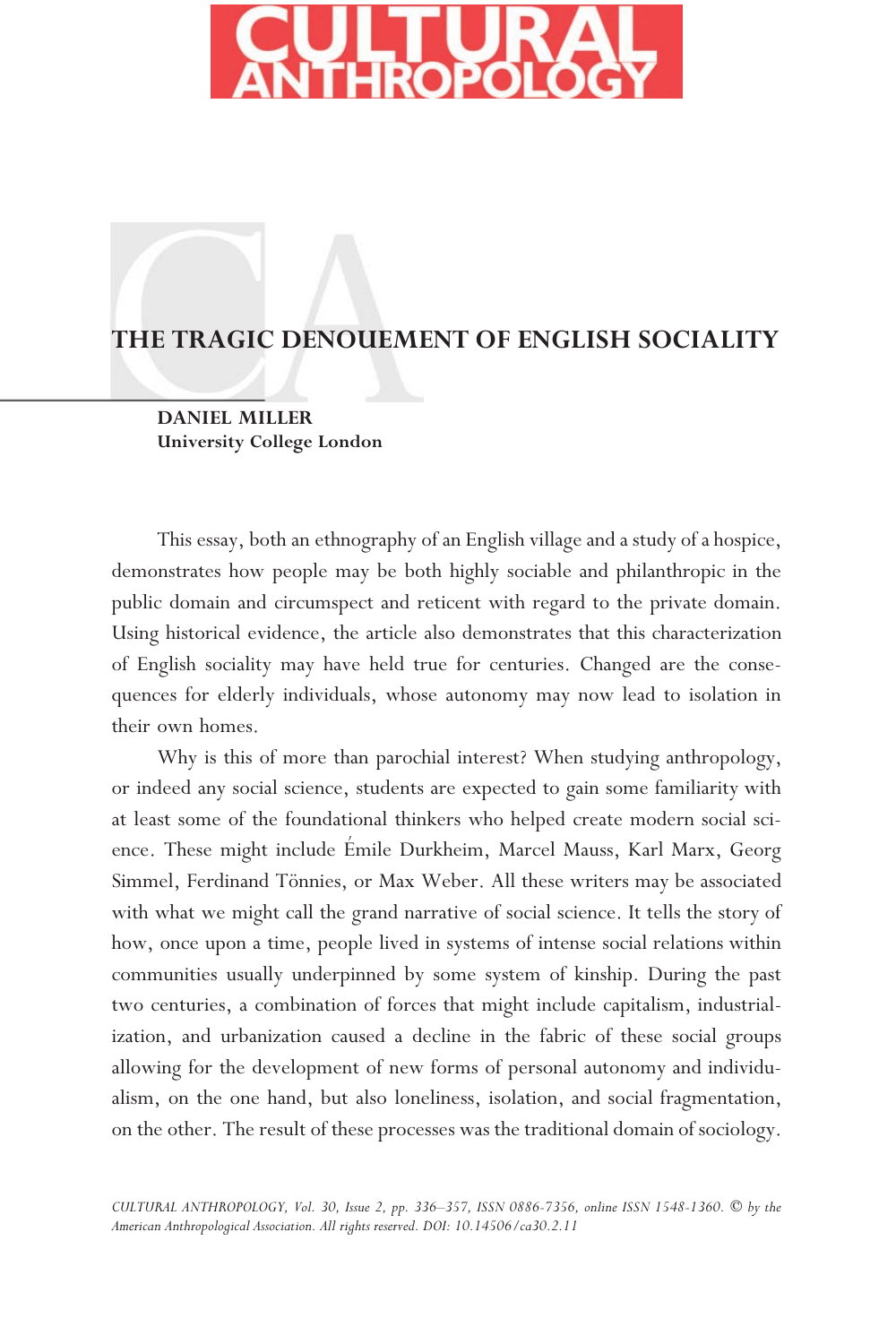<span id="page-1-0"></span>Initially anthropology had the task of confirming this grand narrative by painting portraits of community retained in supposedly more traditional societies, which could then serve as more holistic rebuttals to contemporary individualism.

This grand narrative is more central to some of the ancestral figures mentioned above than others. It is foundational to the work of [Durkheim \(1997\)](#page-19-0), for example, his concept of anomie, where a decline in social integrity leads to a loss of normativity and, among other consequences, to a rise in suicides. It proves equally central to Tönnies's (1957) description of a shift from the more community-focused *Gemeinschaft* (community) to the individual instrumentality of *Gesellschaft* (society). The grand narrative is a consequence [Mauss \(1966\)](#page-20-0) draws from the decline of the solidarity of the gift/debt relationship and its replacement by the asocial and individualized transaction of commodities. It also lies at the heart of [Simmel's \(1950\)](#page-20-0) portrait of the isolated individual in the modern urban crowd. A clear parallel exists to [Weber's \(2002\)](#page-21-0) emphasis on an inner-directed, more individualistic Protestantism and its affinities with modern capitalism. This narrative was not necessarily a lament. [Marx \(1975\)](#page-19-0) recognized the oppressive character of what he would have considered premodern forms of sociality and looked forward to its transcendence in a non-alienated sociality of the future.

One of the reasons students in the social sciences have little difficulty accepting this narrative is that it accords with the folk beliefs of most of today's global populations, as they can found throughout the media and in everyday conversations. In popular discourse, the narrative emerges in the rather more judgmental form of nostalgia for ideals of sociality now deemed lost. In my own recent fieldwork in England, I would hear some version of this nostalgia almost every week. But that was also true of my previous field studies in places as diverse as the Philippines and India. In England, the most popular version of this grand narrative contrasts the assumed retained sociality of the traditional small English village with the isolation and societal breakdown associated with metropolitan regions such a London. I discuss examples below. The wider significance of this article rests in the argument that perhaps our grand narrative has remained unchallenged for too long.

#### **WE ONLY NEED ASK**

The material is derived from an eighteen-month ethnography of a dual village I call The Glades and an associated applied study of a large hospice serving people with terminal conditions. Initially, I set out to write an ethnography of the impact of new media, alongside a policy report to the hospice [\(Miller 2013](#page-20-0)) exploring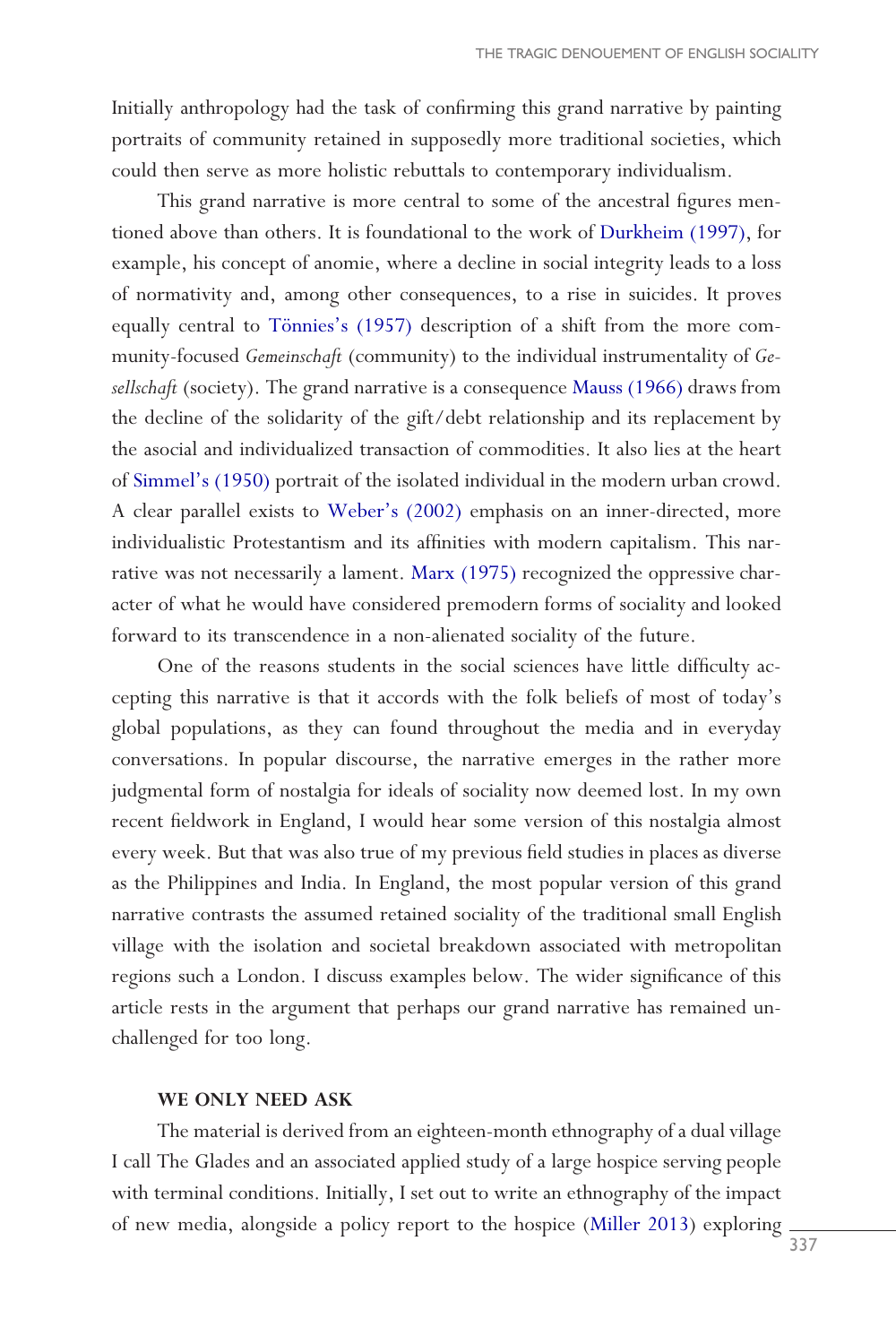<span id="page-2-0"></span>the potential of webcams [\(Miller and Sinanan 2014\)](#page-20-0) and other new media for patients. The principal aim of the village ethnography was to assess the use and consequence of social media as part of our Global Social Media Impact Study[.1](#page-18-0) In addition to our ethnographic engagement, we interviewed more than 350 individuals at least once. Most of the hospice patients had terminal cancer but lived at home supported by hospice staff. The unexpected finding was that living in villages was no impediment to some patients becoming tragically isolated, including individuals who had been born, educated, lived most of their lives, and were now dying in these villages. Some had remarkably few, sometimes no, friends in their village, at least none that came to see them or helped to care for them.

This finding required an explanation, which I sought from the wider village ethnography. The Glades boasts an unusually homogeneous population, lending itself to an anthropology of Englishness. Informants had their own version of the grand narrative that assumes isolation is a result of modernization, urbanism, or the state. Yet contrary evidence suggests that the cause lies in the historical character of traditional English sociality that has remained relatively unchanged within the village—but with unprecedented consequences today.

My ability to obtain the relevant data was partly happenstance. To confront terminal patients with evidence of their isolation and loneliness would have been crass and insensitive. I interviewed fifty patients and thirty-five staff and carers, alongside my colleague Kimberley McLaughlin, a senior hospice manager interested in genograms and well-being ([McGoldrick and Gerson 1985](#page-20-0)). These interviews comprised a relatively systematic examination of each available form of communication, including landline telephones, face-to-face visits, e-mails, webcams, texting, and Facebook. By exploring how each medium was used, who patients communicated with and how often, the evidence for isolation emerged vicariously as data on media usage, although many patients did in the end elect to discuss issues of isolation and loneliness directly.

This isolation applies with respect to neighbors, the wider community, and also family. Particularly poignant were cases where informants insisted that they did indeed talk with others, while detailed investigation revealed that those others were merely retained commercial contacts. For example, Robin told us that his wife, who serves as his carer, has regular face-to-face conversations, but it turned out that this was because she went once a week to have her hair done and talked to her hairdresser. Others referred to their gardeners and, commonly, the hospice nurses as evidence of their continued engagement in social communication.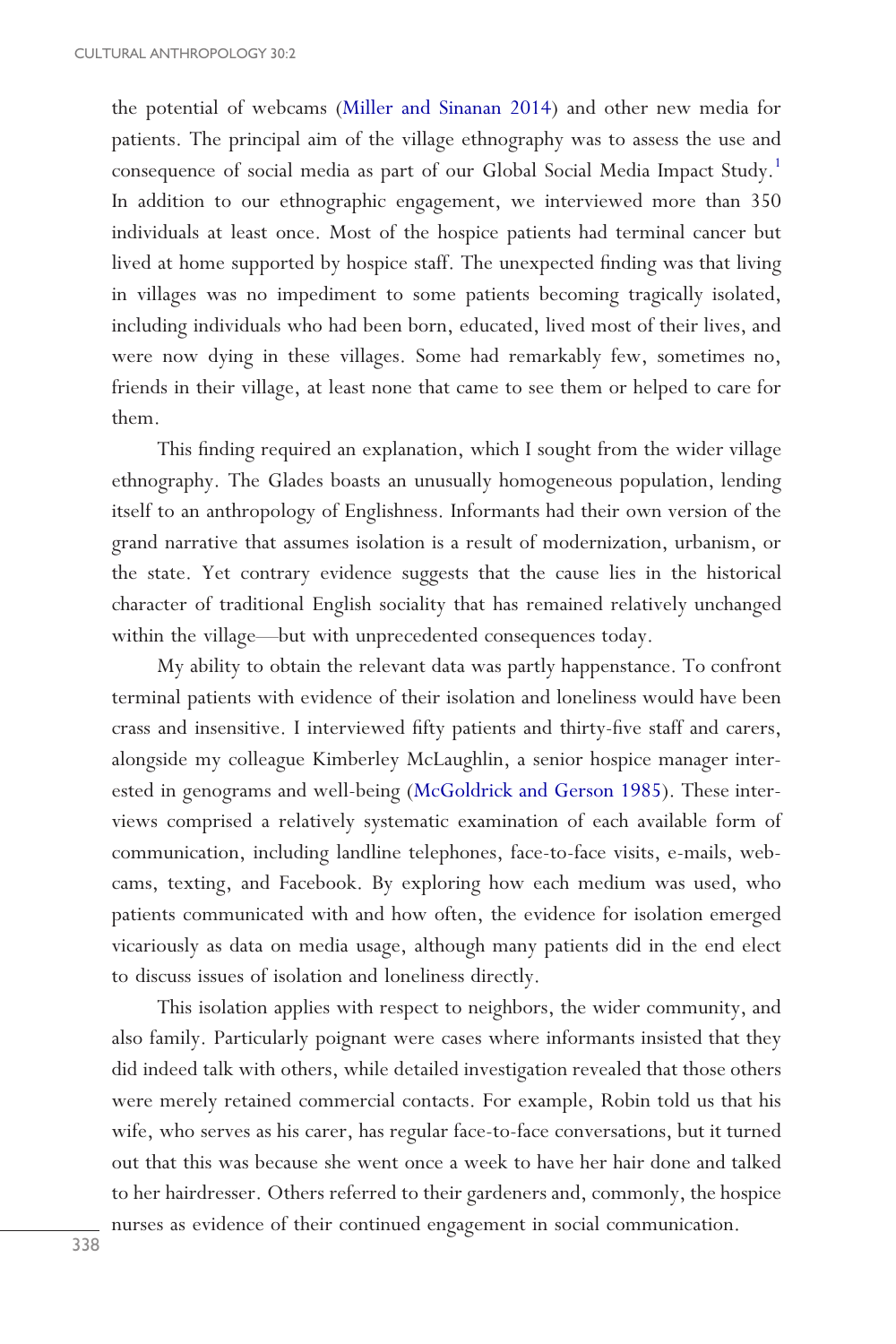John, an elderly cancer patient and still a farmer, has a full-time female relative as his carer, a woman he mercilessly dominates. Otherwise he had only seen one relative in the past year. Typical remarks include, "My brother. Not in contact with him. I saw him last year, I think. His son's wedding. But I haven't forgiven him for my parents." "We know the local village characters 'cos we've been involved in the village for years." "Personal friends? I don't go drinking, so that's excluded. Some of the things I used to do, I used to go riding and things like that. All those are gone. Village people don't come and visit me 'cos they never have." As is often the case, an almost an aggressive assertion of autonomy often accompanies such statements. "I wouldn't see anybody, I'm not interested, I'm just a loner."

Another eighty-five-year-old patient has lived in a very small settlement since 1954. In reference to his son he states, "He come around for Sunday lunch once a month and that saves a lot of bother. He lives with a partner who has three children by her previous husband. . . . We have someone who helps with the gardening, does all the gardening. An odd maintenance man would be in. I don't think there are many people that come in regularly." The grandchildren "come round for various occasions like Easter day or Christmas Day." With regard to family in general, he says, "We don't wish to impose. . . . We avoid it. If they need help I'd go to any lengths to do it. But generally speaking we don't interfere." With regard to friends, he says, "Some people are perpetual chatters and entertainers, and we aren't. I don't know why, but we've never been very socializing people. I don't go round courting visitors 'cos I feel isolated at this time, I spend more time asleep than I used to." He is particularly infuriated when the phone rings and it is some commercial call, which affronts his canons of decency and respect for privacy.

Finally, a villager in his eighties who has also lived his entire life in this village, retained an active social presence with people he had gone caravanning and camping with. But with regard to people visiting him in this house, he says, "In practical terms, probably only a couple. But there's a lot of people out there who have said if you need any help, give us a call. So they're offering the help. But for actually coming in and seeing me. Probably they want to have a chat when I go outside. Yeah, people don't like to intrude. I mean, 'cos with me, this illness has come on so quick, I imagine they're finding it a bit difficult to handle what's happening to me. You know, daren't ask really." Despite the assertive way patients claim they do not want or need help and like their own company, they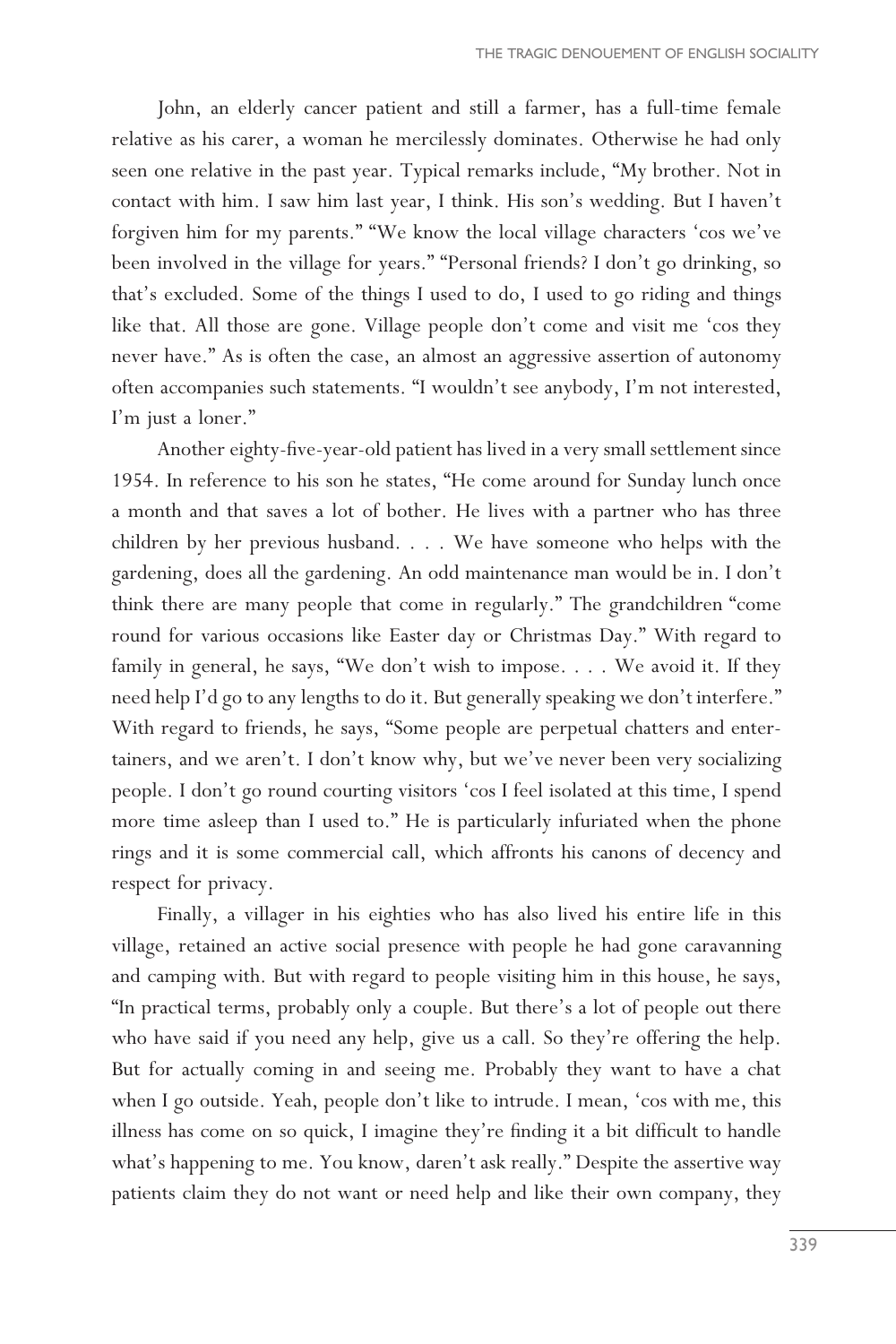<span id="page-4-0"></span>clearly feel lonely and would enjoy more company if only it could come about without breaking the social norms that make it impossible.

Included in my research were services and institutions that reinforced my ethnographic findings. Indeed, hospice staff contributed even more extreme stories about children not turning up for their parents' funerals. Whether working with churches, pubs, or welfare services, I found the ethnographic material consistent with these insights. It is therefore not surprising that similar results are manifest in broader national surveys. The UK secretary for health gave a speech on October 18, 2013, at the National Children and Adults Services conference entitled "The Nation's Shame of the Forgotten Elderly," citing sources suggesting eight-hundred-thousand people in England are chronically lonely (*[BBC News](#page-18-0)* 2013). One of the reports the speech drew on was research by [AgeUK \(2013](#page-18-0), 29–32), specifically on rural areas. Many other studies examine the more general conditions behind loneliness and isolation among the elderly in the United Kingdom (e.g., [Bolton 2012;](#page-19-0) [Victor 2003](#page-20-0)).

Paradoxically, however, I also have considerable evidence that the same informants share a positive image of the contemporary English village as a by and large extremely friendly place, which they believe to stand in stark contrast to the coldness and unfriendliness of metropolitan areas. Surprisingly, my ethnography found that the largest settlement within The Glades, Leeglade, with eleventhousand residents, was viewed as the friendliest. People who have lived there for any length of time speak of the near impossibility of walking in the village without being greeted by others, at the very least with a smile and "good morning." Frequently people stop to chat. Most people assume they will talk with, and not just buy from, the local shopkeepers. In one of the smaller settlements, all my informants suggest they know all the other people who live there, at least by sight. Although these villages are located within the London commuter belt, most people walk rather than drive to the local shops. Local events include an impressive carnival. In addition, there are an extraordinary number of local societies, including five active amateur theater groups. As an ethnographer I spend a considerable amount of time in public spaces such as coffee shops and pubs, and it is easy to see how many people are greeted by name and known to each other. In public spaces the village corresponds to the ideals of traditional friendliness and warmth.

Even more impressive is the level of philanthropy and voluntary service. The best testimony to this is the hospice itself, one of several in the area. The hospice is almost entirely supported by charitable donations, most of the time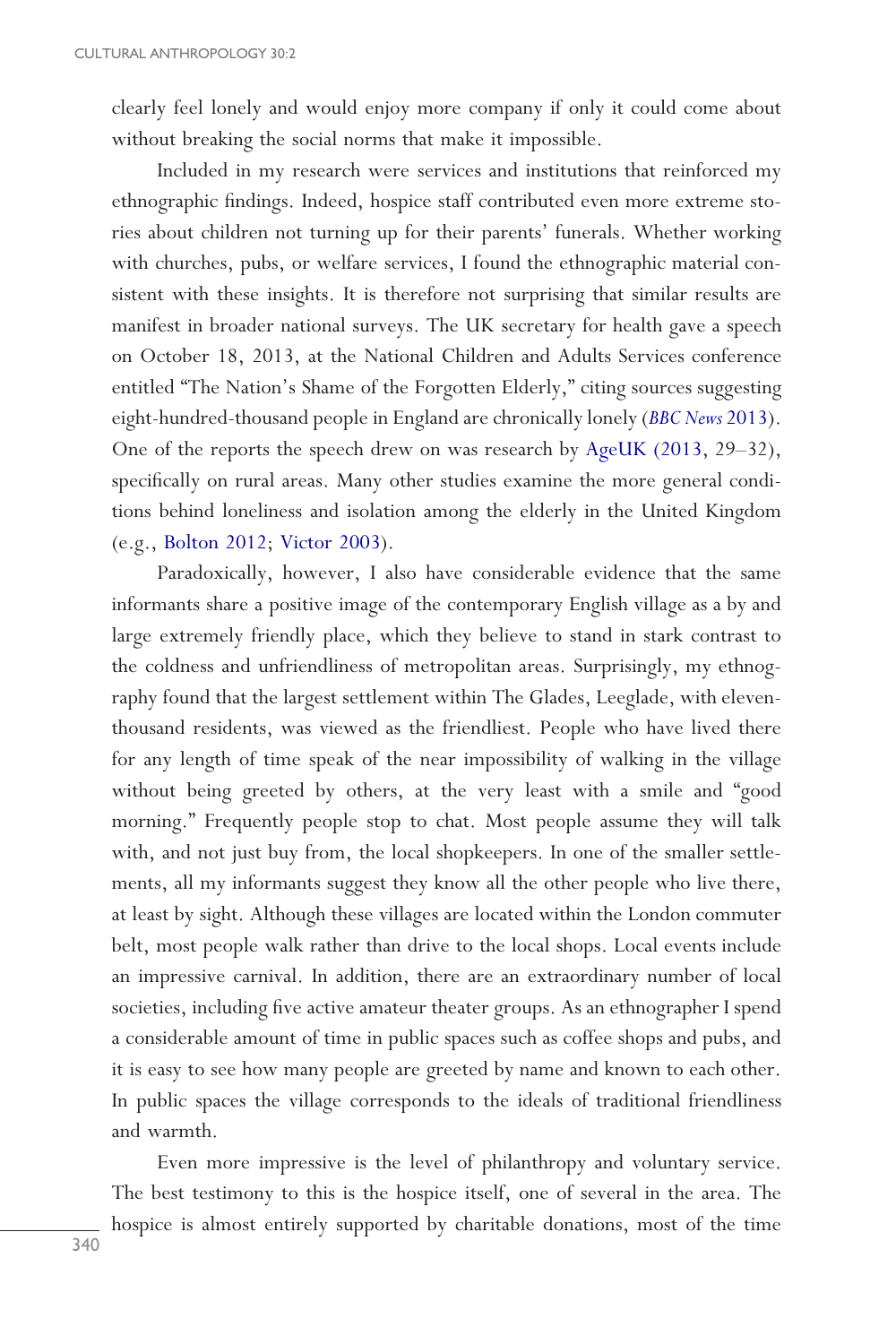from local fund-raising. As a result, all its services are all free to patients, and I have never heard a terminal patient raise the topic of money in relation to his or her care needs. The hospice employs 120 staff and has more than 1,000 local volunteers. Most of the older villagers that I have worked with turn out to be directly involved in some kind of community or charitable work. Some elements of an older, class-based philanthropic tradition remain. For example, working women are demeaned for not volunteering at their children's school by women with higher incomes and more spare time. But class issues have declined markedly, as has the previously central role of the Anglican Church as the center for charitable work.

Furthermore, one of the most common phrases in patient interviews with regard to local people is, "Oh yes, and they would certainly help you if you asked." In short, patients are well aware that support and care are readily available and that many people are more than willing to provide it. So abundant evidence exists for altruism, though these volunteers are generally modest and reticent about making claims for their labor. How, then, can we reconcile such evidence of undoubted generosity and ubiquitous friendliness to the isolation of the terminal cancer patients? The two forms of evidence could hardly appear more opposed.

To explain the discrepancy, we need to consider these two situations as two distinct modes of sociality. The ethnography shows that the preferred mode always takes place within what is regarded as the public domain. People greet and chat in the street or when shopping. They socialize at village events such as the annual carnival or a cultural society's performance. Some people use the sports clubs, others the pub. Two primary catalysts allowing strangers to converse were babies and dogs. Both elicit enthusiastic compliments followed by subsequent discussions that sometimes move on to other topics. The villagers themselves joke about having babies or dogs as a means to elicit social communication. People also confirmed a classic trope of English sociality, namely, that neighbors really do talk over the garden fence in both front and back gardens. Again, this is something I have observed.

This friendliness in the public domain contrasts with a powerful normative rule that respects the autonomy of what is considered the private domain, reflecting traditional sayings such as "An Englishman's home is his castle." Especially working-class informants or those living in the smaller villages avoid going into each other's homes. The one exception is people with young children: children happily invade private space, bringing the parents together and initiating a period of intense inter-domestic sociality. This can and does result in lifelong friendships,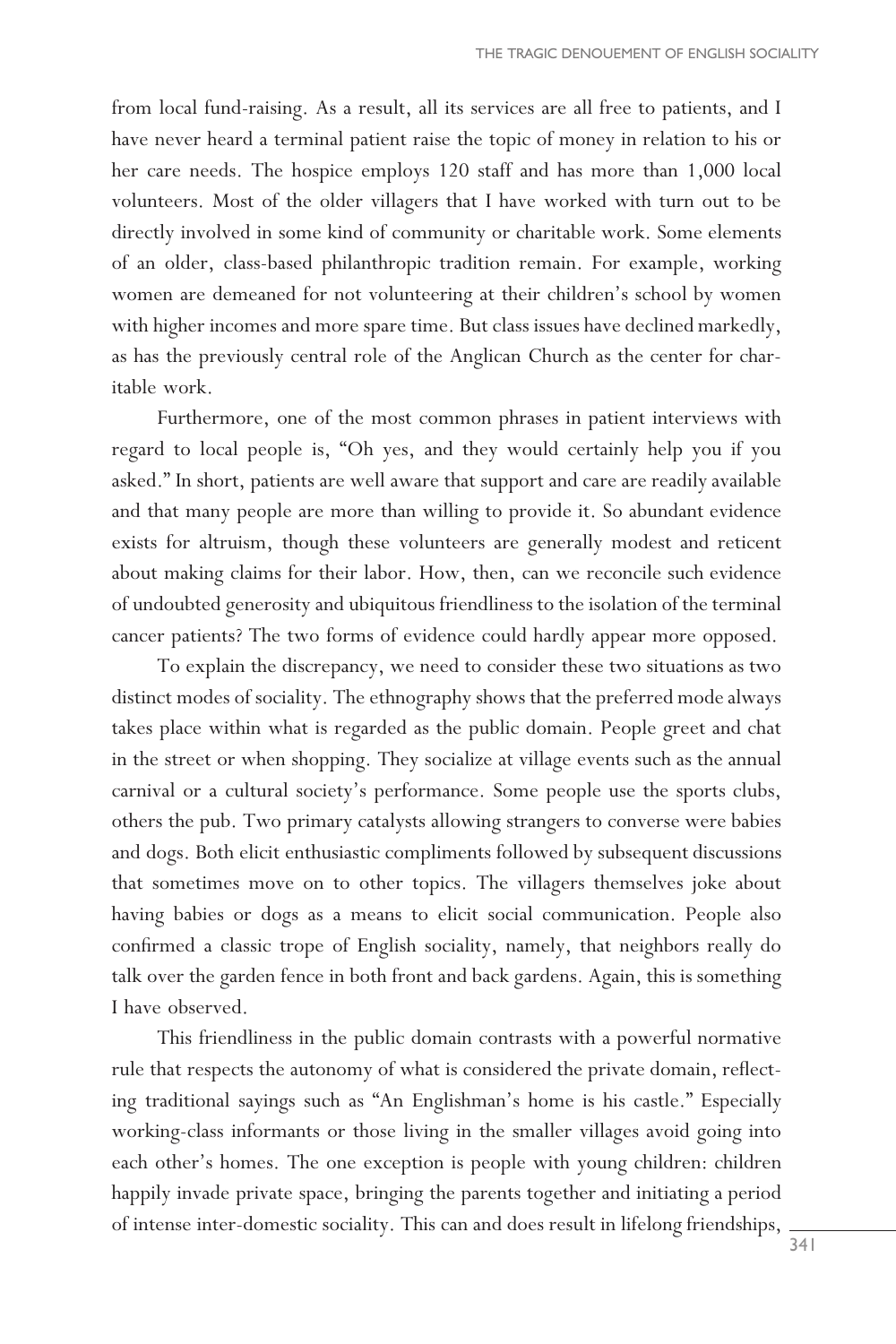but even these may move back to the public domain after a while. There is a consistent fear of being seen as imposing oneself on the time or interest of others, especially of being viewed as a nosy or inquisitive neighbor. The English assumption is that other people have better things to do than be interested in oneself, with a common fear of seeming boring or boorish if one imposes on the other. The core characteristic is social reticence.

Looking at the subsequent loneliness of the elderly, we can see a common trajectory. Men, for example, used to have many friends at the pub, but when illness meant a decline in mobility or that drinking was no longer possible, the people they drank with would not subsequently come and visit the home, leaving the individual largely to himself. A similar pattern follows with regard to the golf club or the other areas and institutions of public sociability. Informants told me how as they reached retirement, they deliberately engaged with new activities such as golf or amateur theater because of their fear of isolation. I constantly checked this finding and have many versions of what amounts to the same observation about the failure of male external relations to follow through back into the home. These friendships work temporarily while everyone can actively participate in the shared hobby, but not once people become too frail or ill to come out. I am focusing here on the cases of isolation. In many others, friends and family do follow through to help at home, more commonly women than men, but there was sufficient evidence for isolation to suggest that we cannot always assume such retention of friendships. There is a gradation; an attempt to tabulate degrees of isolation would over objectify the evidence.

What remains from prior patterns of sociality are proffers of continued help. People are constantly assured that if ever the ailing individual should need anything at all by way of help, they should feel free to ask. The phrase "we only need to ask" almost became a mantra during this fieldwork. These offers of assistance seem entirely sincere. They come to nothing simply because of the next step required: to be proactive in giving any help, without having been specifically asked, suggests intrusiveness. Similarly, to be proactive in actually asking for specific help is equally considered intrusive. As a result, in many cases the isolated individual cannot approach or be approached by others, even when both sides wish for contact—which is typically the case. This scenario seemed true for women as well as men, if not to the same extent.

No such embarrassment is involved when the care comes through formal channels. So the same neighbors feel free to engage in public support through volunteering. Indeed, they may thereby end up giving support through the hospice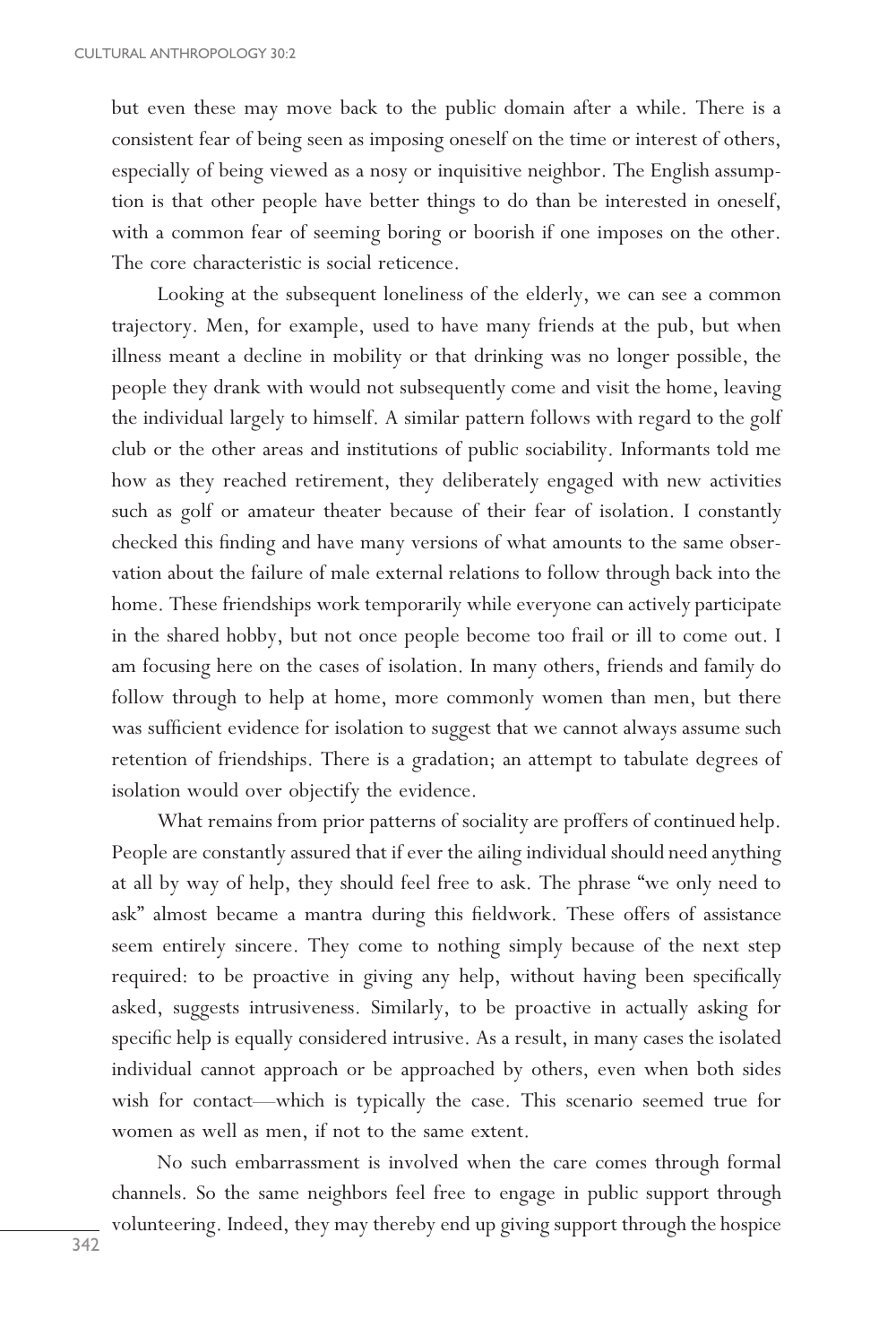to people they might have otherwise cared for informally. Ideally, however, the volunteering results in caring for strangers, since there is no embarrassment involved. Primary carers such as husbands, wives, or siblings often become just as isolated as the patients, for precisely the same reasons.

Finding that someone has cancer or a terminal condition can lead to two opposite responses. On the one hand, neighbors or friends may break through these barriers and insist on helping, for example, driving a patient to a hospital appointment. Yet equally common is the opposite response, which leads English people to feel that it would be especially intrusive to interfere in what is an intimate and private matter. Hospice staff confirmed that people commonly back off, rather than become involved, when a person has cancer, and that this may also apply to family.

If merely friends and neighbors turned away it would not cause the degree of isolation found among the hospice patients because it is generally assumed that the primary carers would be family. Yet, as the patient statements provided earlier show, relatives as well as friends "back off." The assumption is often one of a sort of natural attrition, as in the following statement from an elderly male hospice patient:

Grandchildren—as they get older, get in contact less, I think that's often the way. The little eight-year-old from The Glades school, she's in to see me occasionally. Yes, we've got quite a close relationship. And I have with all my grandchildren, but as they've grown up. The eldest one is now married, so I hardly ever see her, you know. John, he's twenty-two now, he'll occasionally zoom up on his motorbike and come and see me, but not a lot, they're so busy working you know, he's in retail. They're forever at work. Don't think I've seen Linda now for six to nine months. Next one down I saw a couple of weeks ago, he might come every two to three months. Then the other one who's now fifteen, she's gradually dropped off seeing us; she would only come if her mum or dad were bringing her, 'cos it's out of the way for her. Don't speak to them on the phone, no, as they get older; just less closer.

These conversations show that the problem works in both directions. It is not merely that relatives may not visit often. In many of our interviews the patients also constantly indicate their desire to be left alone. Despite being sick, indeed dying, they have a horror of becoming a burden on their family, whose members should be free to get on with their lives. Good parenting is identified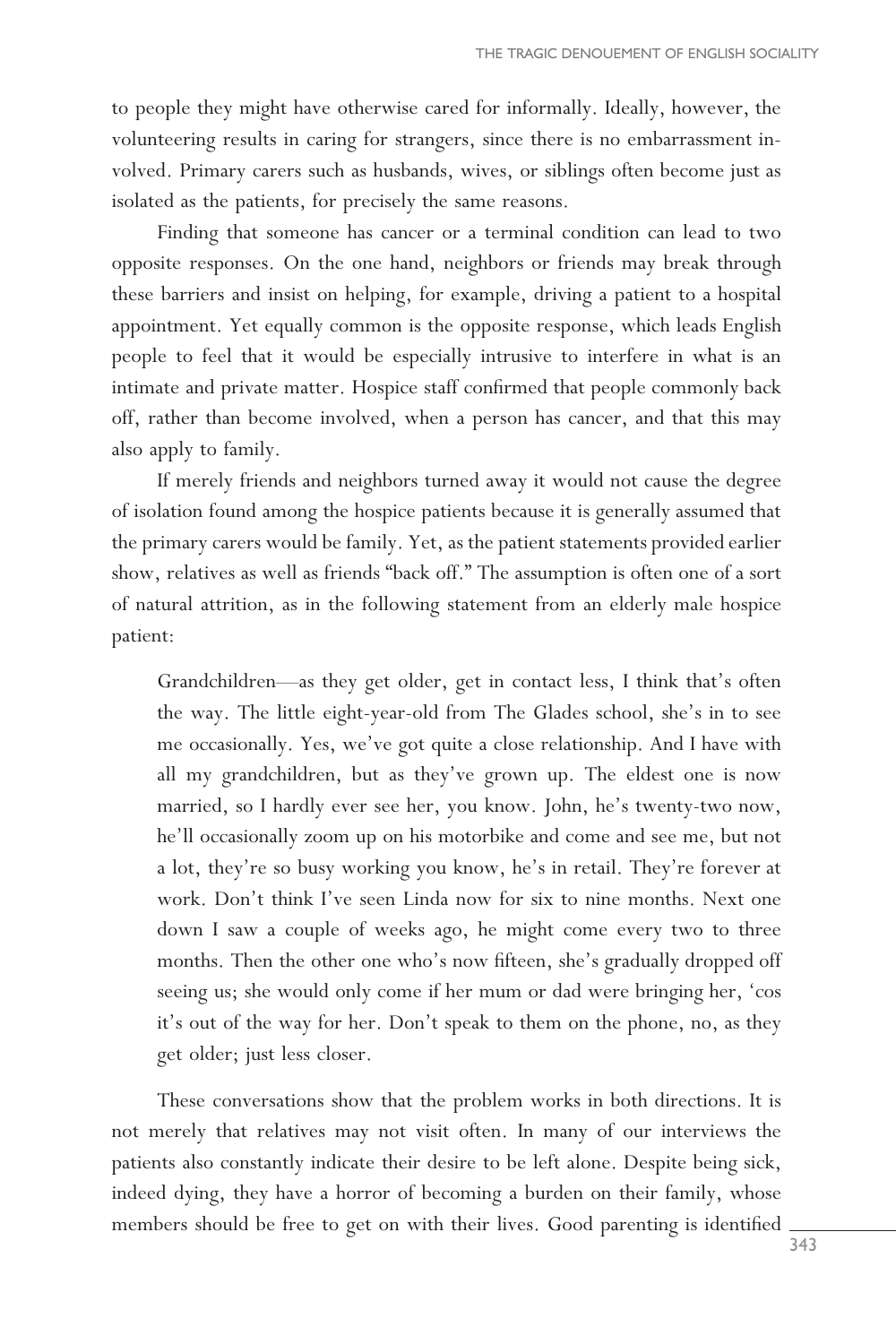<span id="page-8-0"></span>as the achievement of successful autonomy for one's children. And yet even as patients express pride in this separation, there is an underlying longing for care and comfort, especially from one's children. But such care has to be the voluntary expression of love by those relatives, and not something one demeans oneself by having to request. In effect, patients want to tell their family not to come and visit, but for the family to reject this rejection and come anyway. As [Grahame](#page-18-0) [Allan \(1996,](#page-18-0) 63) puts it, typically "connivance is quite likely from both sides in this to ensure that there is no explicit expression of increasing dependence."

The primary reason why most patients are not entirely isolated is the persistence of family, rather than friends, as carers, although in these cases of extreme isolation the families have failed to acknowledge these responsibilities. Sometimes a major rift in the past had caused the lack of contact between family members, and informants reported that even siblings, or parents and children, had not spoken to each other "for years." Many families had at least one instance of this complete rupture in relationships. But still more common was the way the elderly simply accepted, and indeed empathized with the conditions of their own neglect—Oh, yes, they loved each other, but the grandchildren were terribly busy in their own lives and one didn't ever want to impose on them by suggesting a visit. Rather, one passively accepted that they might occasionally visit of their own accord.

Our initial work was with the individual hospice patients. During the later stages of the village ethnography we worked more with institutions and services, coming to realize how the isolation of the elderly had become central to the role of the village churches and many of the village societies that in effect only recruit through retirement. Our first encounters were with patients who explained the role of the hairdresser and the gardener as their only points of social contact. As the fieldwork expanded into the village itself, the ethnography came to include the actual hairdressers and gardeners who could thereby confirm these conclusions. For example, one of my last encounters was with the village gardener who told us how he and his wife had gradually come to terms with the degree to which they were hired, not to garden, but to provide conversation over tea with people who had no other company and knew no other way to bring people into their homes.

# **ANTHROPOLOGICAL AND HISTORICAL EVIDENCE**

Although there is extensive anthropological work on English society, it has traditionally focused on different issues. Plenty of writing exists about English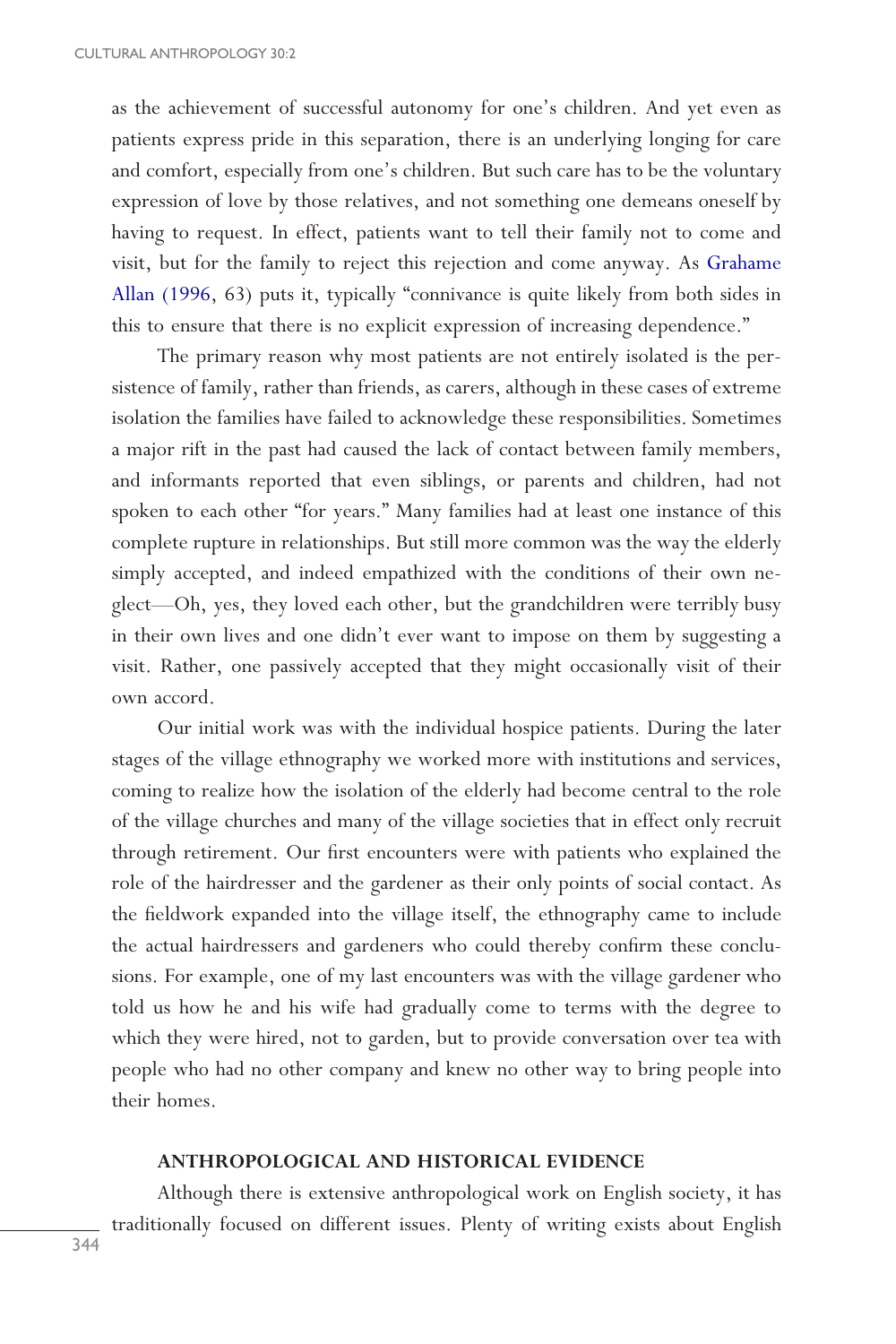<span id="page-9-0"></span>identity, but the orientation has been to relations with other populations, such as minorities, reflecting a history of empire and colonialism or, more recently, immigration (e.g., [Rapport 2002](#page-20-0); [Tyler 2012](#page-20-0)). This article does not engage with the core of anthropological work on kinship as summarized recently in the magisterial work of [Maurice Godelier \(2011\),](#page-19-0) which shows how such studies tackle kinship's wider consequences for organizational and conceptual modes of relational encounter. Of concern here are only the much narrower issues of expectations around visiting and communication in family relationships and the degree to which these may not be realized in practice. However, I will argue below that the historical sources possibly explaining the patterns described are the same as those employed by [Marilyn Strathern \(1992](#page-20-0), 98–102) when examining the autonomy of English individualism in relation to English homes and gardens.

A sustained literature on community and neighborhood exists within sociology, but it tends to focus on urban and policy issues, since an idealized concept of community remains central to political debate in the United Kingdom (see summary by [Crow 2012\)](#page-19-0). A similar argument pertains to the difficult question of how appropriately to use terms such as *public* and *private*. My ethnography argues that, rather than an abstract concept of public and private, my informants made a very specific and clearly meaningful distinction, which contrasted the home interior, respected as autonomous space free from outside intrusion, with the outside world. Sometimes the outside might even include the garden fence, or any place where a failure to acknowledge others would be considered wrong. This distinction is central to my wider study, because, as others have noted (see [Gal 2002,](#page-19-0) reflected in [Lange 2007\)](#page-19-0), the advent of social media has made an already problematic differentiation far more complex.

Anthropologists have contributed to studies on community and village life (e.g., [Frankenberg 1973](#page-19-0); [Robin 1980;](#page-20-0) [Strathern 1981;](#page-20-0) [Williams 1956\)](#page-21-0). [Nigel](#page-20-0) [Rapport \(1993,](#page-20-0) 312–42) notes that in general, they have succumbed to the popular portrayal of the rural village as some kind of community idyll, something he himself attempted to contest. The rural village he studied was characterized by close relationships between proximate peoples as reflects historical economic interdependence. The latter can lead to friendship and marriage, but also feuds and resentment. In some cases, "neighbours compete and try to sell each other dud products. They rebel, gossip, are spiteful and rude, and do their best to ruin each other's businesses" ([Rapport 1993,](#page-20-0) 97). [Jeanette Edwards's \(2000\)](#page-19-0) study of Bacup and [Marilyn Strathern's \(1981\)](#page-20-0) study of rural Elmdom shows more concern with kinship and claims to long-standing residence than found in The Glades, which is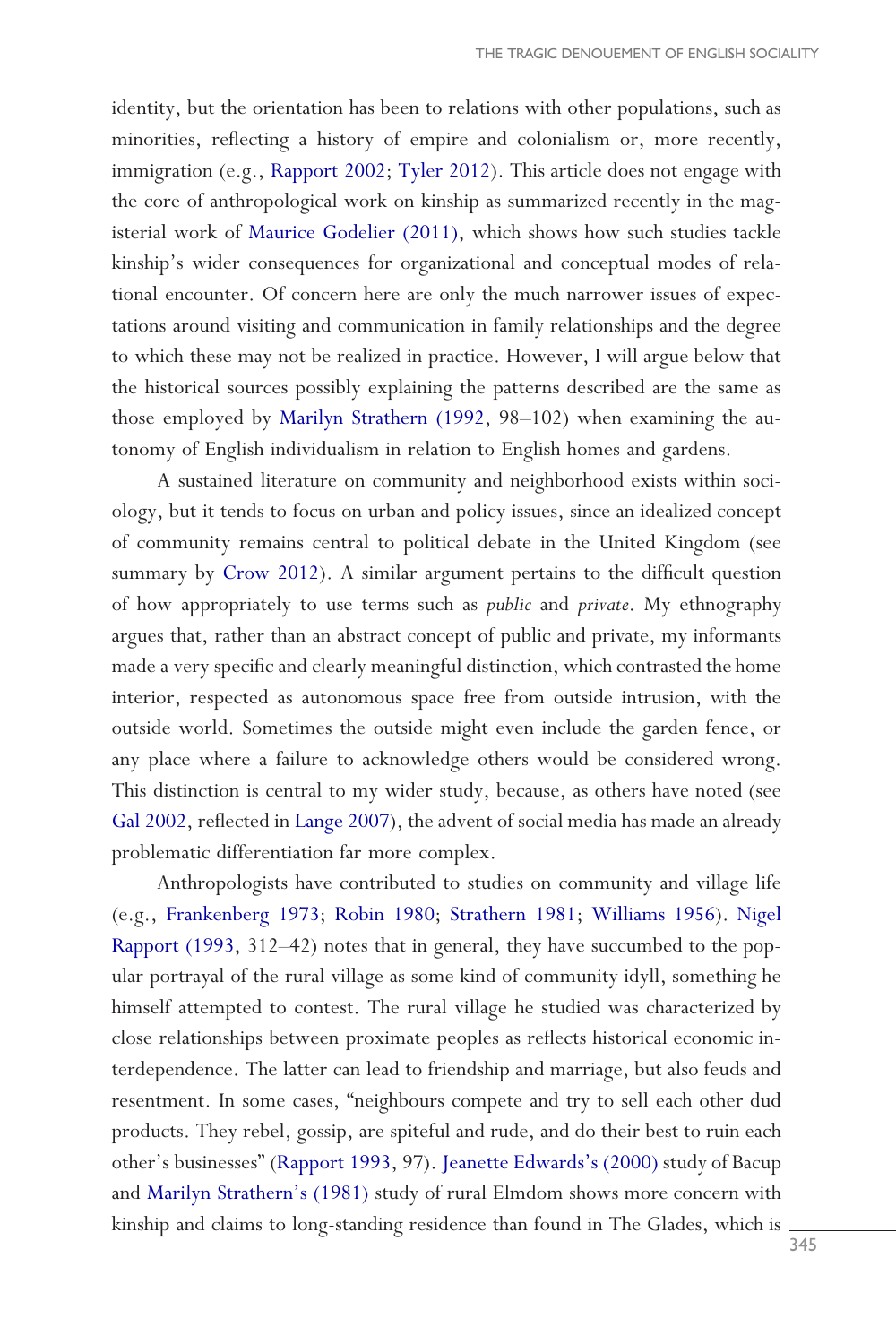<span id="page-10-0"></span>effectively a suburb of London. In northern England neighborliness may be more sustained, but similar concerns around autonomy and nosiness arise ([Edwards](#page-19-0) [2000,](#page-19-0) 128–34). At least for southern England there seems little difference in such behavior between rural and urban areas. [Strathern \(1981](#page-20-0), 125) found for a traditional rural village that people expected neither cousins nor neighbors within their home, only very close kin. In my ethnography of shopping in North London [\(Miller 1998](#page-20-0)), I worked on typical urban working-class housing estates. There I found salt-of-the-earth housewives who had lived in adjoining properties for several decades but had never seen the inside of each other's apartments, even though they were obsessed with keeping up interior appearances just in case any outsider should ever come in.

My key point is that the findings suggest that the behavior I have described here is *not* specific to the elderly. Indeed, my arguments have only a partial relationship to the more general anthropology of the elderly. This essay's specific remit is the way aging leads to isolation within a person's own home and its consequences, but it does not suggest that this isolation relates to the issues that typically concern anthropologists of the elderly, such as found in the work of [Jenny Hockey and Allison James \(2003\)](#page-19-0). I am not concerned with the topics found in the ethnography by [Catherine Degnen \(2012\)](#page-19-0) and the recent interest in cultural gerontology ([Twigg and Martin 2014\)](#page-20-0), since these concern the experiences and conceptualization of the elderly. Most of these studies do share a general observation that the elderly in England prefer independent living within their own homes (e.g., [Andrew Blaikie 1999](#page-18-0)). Ironically, the achievement of this autonomy, thanks to increasing affluence, has changed the consequences of English patterns of sociality for this specific demographic group.

There is no reason to think these attitudes to sociality are particular to the elderly. They correspond precisely to wider studies of English behavior. An example would be what [Kate Fox \(2004,](#page-19-0) 401) terms the English "social dis-ease," which includes embarrassment, insularity, and awkwardness leading to a sense of discomfort and incompetence in the field of social interaction. My ethnography provides greater specificity by showing how this social embarrassment can actually create more of a problem for people the English know quite well, rather than just concerning their interactions with strangers. My informants gave many grounds for legitimizing their reticence. A common argument goes back to foundational assumptions about reciprocity. If you give or do something for a person, it imposes an expectation of reciprocity, leading to a fear of being indebted to someone else. Less predictably, some of my informants seemed deeply concerned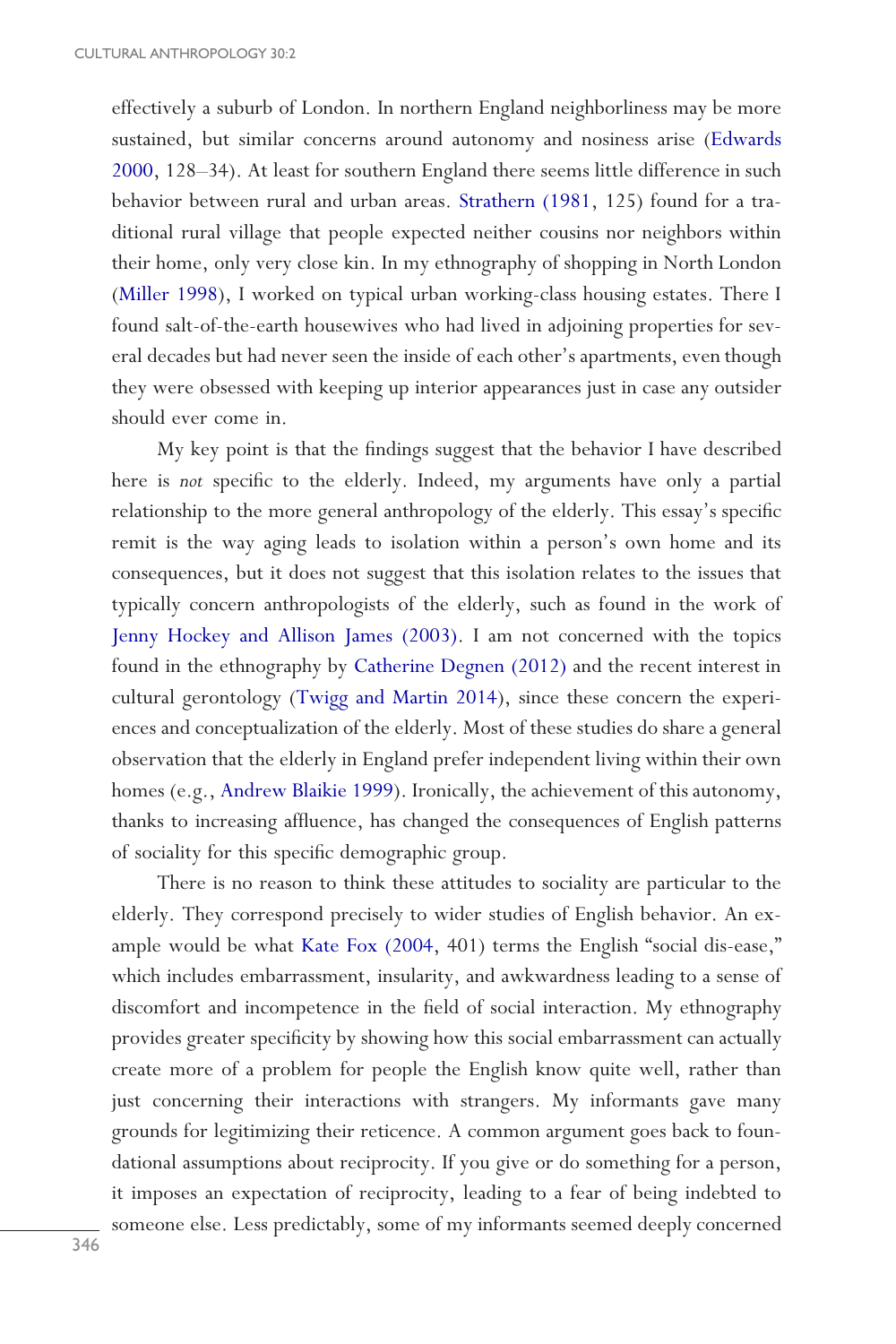<span id="page-11-0"></span>about revealing how fundamentally uninteresting they themselves supposedly were to others.

In accordance with the grand narrative of social science and popular discourse, people in my fieldwork commonly asserted that domestic loneliness was a new phenomenon, since sociality within the traditional English family and neighborhood would have been more intensive and supportive. The turning point is often assumed to have been the 1950s, prior to the eruption of modernity in the 1960s and following what has been termed the "myth of the Blitz" (people's supposed support for each other during the Second World War) ([Calder 1992](#page-19-0)) as the icon of idealized English social solidarity. Fortunately, the 1950s also provided the context for one of the few precedents to Fox's work, *Exploring English Character* by the anthropologist [Geoffrey Gorer \(1955](#page-19-0), 51). Based on a questionnaire sample of five-thousand people, he describes a situation that sounds very familiar. Isolation might be greatest in London, "but what is perhaps surprising is that the next loneliest type of community, judging by this criterion, are the small towns and villages." With respect to neighbors, [Gorer \(1955,](#page-19-0) 53) notes, "The typical relationship of the English to their neighbours can probably best be described as distant cordiality. Some two-thirds know most of their neighbours well enough to speak to; but not one in 20 know them well enough to drop in on without an invitation; and it is very exceptional for neighbours to entertain one another for a meal or to spend an evening together. Two-thirds of my respondents pay no formal visits to neighbours in this fashion." Only eight percent felt they could entirely rely on their neighbors ([Gorer 1955](#page-19-0), 55). The main response was a litany of complaints about neighbors, though [William Morgan Williams \(1956,](#page-21-0) 153–54) gives a more benign image of neighbors in a small village, focusing on nostalgic tales of deterioration.

In England, the idyll of rural life is matched by a romance of traditional urban working-class life, forming the basis for the most popular TV soap operas. At the same time as Gorer, [Michael Young and Peter Willmott \(1957\)](#page-21-0) carried out the most famous study ever undertaken of a British community, subsequently published as *Family and Kinship in East London*. This population represented the heartland of working-class community. Yet here too we find the same pattern people immensely friendly on the outside but avoiding home visits, except to kin [\(Young and Willmott 1957,](#page-21-0) 107–10).

Furthermore, people in the 1950s had a similar nostalgia for the supposedly true sociality of an undefined previous period, a pattern that repeats itself as one goes back in time. A recent book by [Emily Cockayne \(2012\)](#page-19-0) examines the history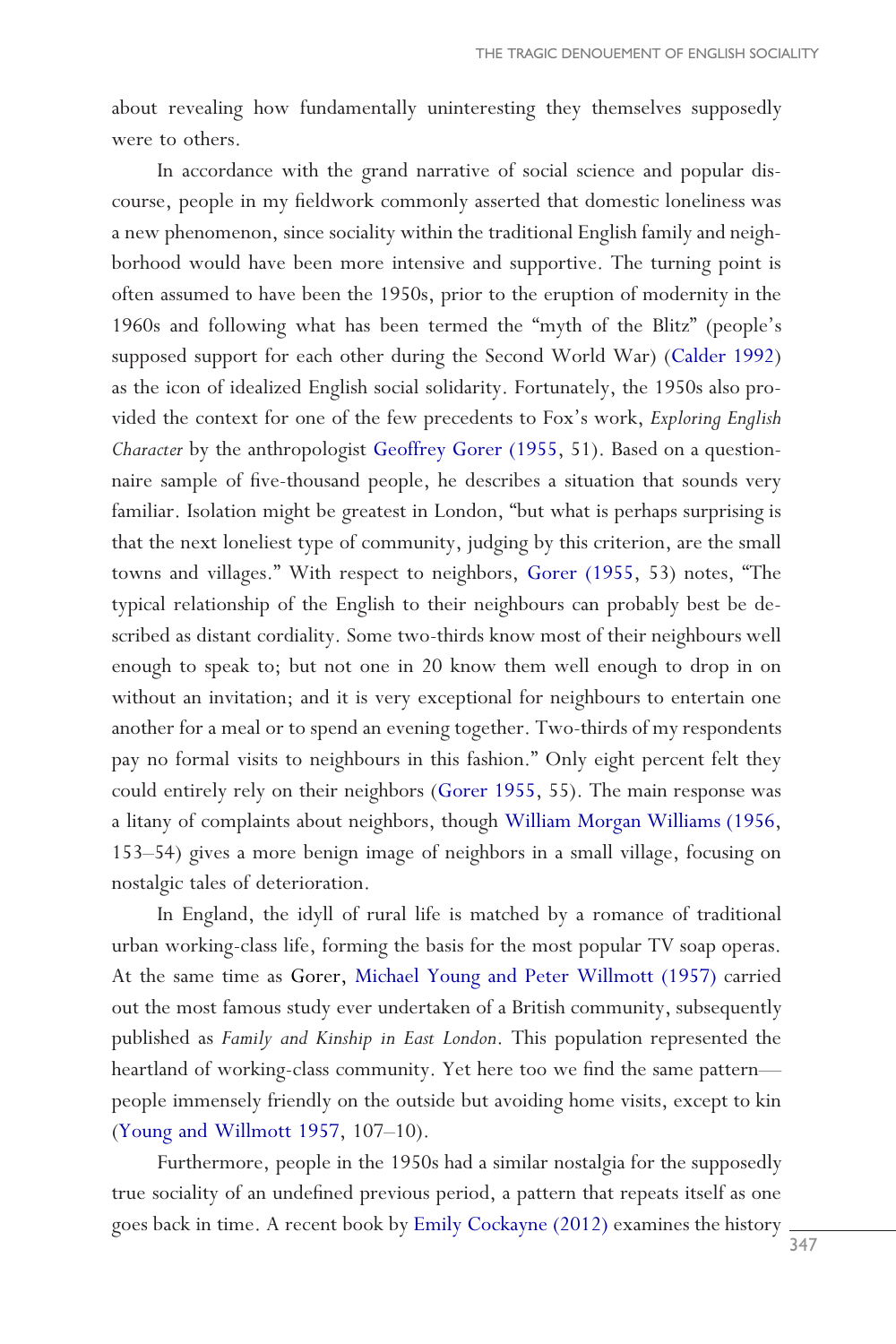<span id="page-12-0"></span>of neighbors. She writes of a social worker named Nellie Benson in the 1880s who bemoans the standoffishness of neighbors and sees this as a decline from an imagined sociality of the past [\(Cockayne 2012](#page-19-0), 210). [Cockayne \(2012,](#page-19-0) 39) notes that even historians of the early eighteenth century suggest an unwillingness to burden neighbors with one's own concerns. In sum, she suggests that historically neighbors saw far more interaction than today, though this was due to necessity and mutual dependence based on poverty, and was not an expression of sentiment. We thus have no historical evidence that the ideal of domestic sociality was ever contemporary practice, though it always seemed present as an expression of nostalgic loss.

This history of neighborhood and community may be matched with key debates on the history of English kinship. Contemporary policy reviews assume a decline in family support, citing as the main cause children living at an increased distance from their parents (e.g., [AgeUK 2010](#page-18-0)). But [Gorer \(1955](#page-19-0), 43) suggests that even in the 1950s children in south England were least likely to live with their parents, and a similar discourse circulated about the breakup of the family again nostalgically assumed to have been closer at some prior time.

This leads to one of the most passionate debates about English history, which brought together both historians and anthropologists. In an excellent and comprehensive survey of the history of these debates, [Naomi Tadmor \(2010](#page-20-0), 17–18) notes that they begin from the same master narrative regarding the assumed historical decline of the family: "One can trace this 'master narrative' to key nineteenth-century thinkers such as Sir Henry Sumner Maine, Ferdinand Tönnies, Friedrich Engels, and Max Weber, and on to Emile Durkheim and twentiethcentury social scientists such as Talcott Parsons." The challenge to this narrative comes from many, including historians and demographers (e.g., [Laslett 1977,](#page-19-0) [1983\)](#page-19-0). Another key influence was the anthropologist [Alan Macfarlane \(1978\),](#page-20-0) whose book *The Origins of English Individualism* suggested that unlike those in continental Europe, English families seem to have been largely nuclear in orientation even prior to any form of modernity. Macfarlane has been a core influence on Strathern's work on English individualism. Furthermore, "even relief for the elderly poor, historians emphasized, was provided through parish support, rather than primarily through the support of kin" [\(Tadmor 2010,](#page-20-0) 19). Historians of the family assume support must have come from the community, while historians of community assume it must have come from the family. Actually, then as now, it seems the English preferred institutionally provided support. Tadmor also shows that historians subsequent to Macfarlane provide a more nuanced and diverse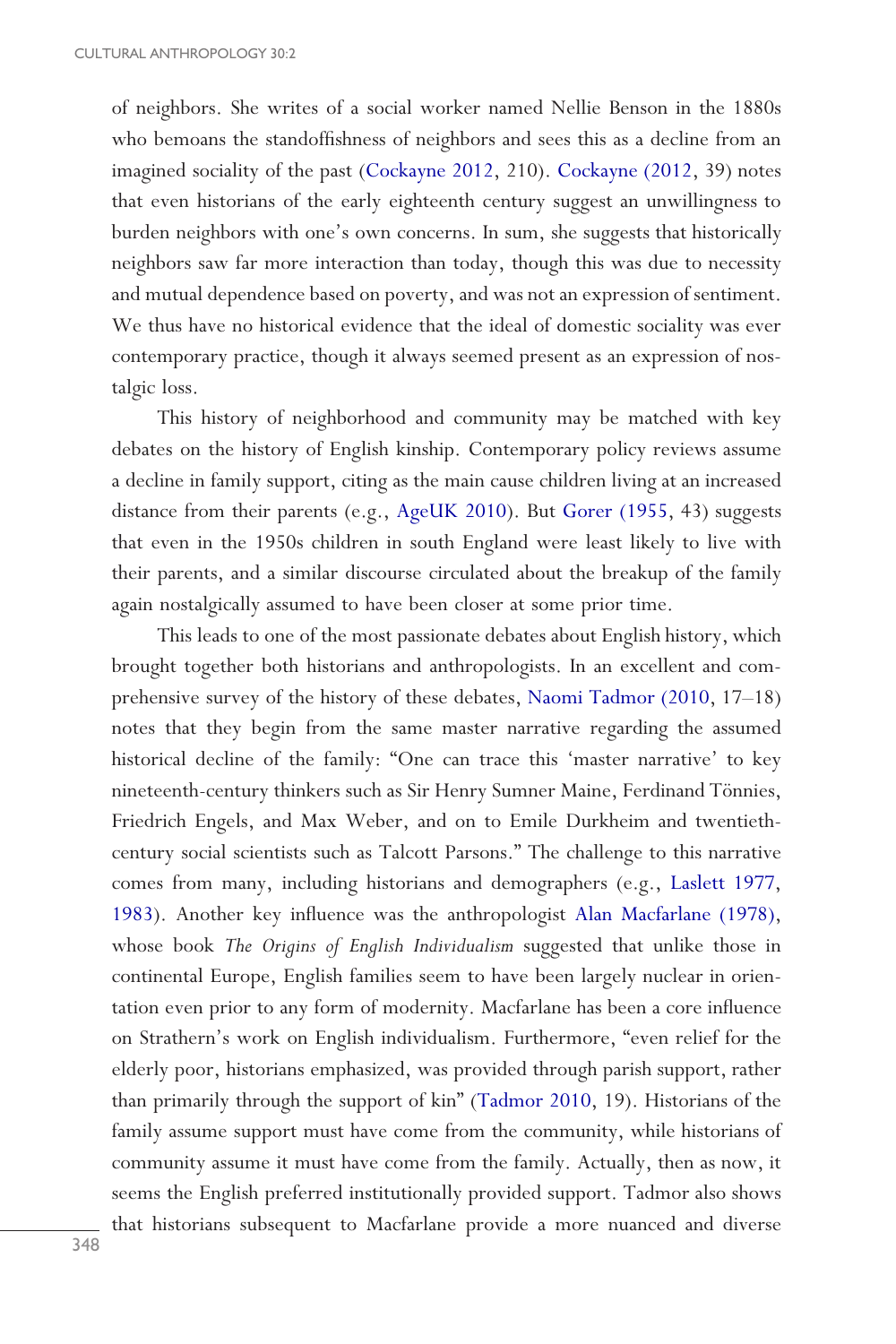<span id="page-13-0"></span>picture, with less of a dualism between nuclear and extended families, or individualism as against kin. One of the clearest critiques of the assumption that the family has declined or that we have lost family values once prevalent is found in [John R. Gillis \(1997](#page-19-0), 51), who points out that in some ways English individualism probably dates all the way back to medieval times, when the fragility of life made families highly transient.

The combined evidence from anthropological and historical research suggests that my ethnographic findings from The Glades reflect a long-standing phenomenon. Villages in the 1950s could create the same conditions for isolation because English sociality has not changed in nature. The potential autonomy of kin and circumspection with regard to neighbors goes back centuries. In a parallel argument [\(Miller 2007\)](#page-20-0), I have contested the suggestion, argued by anthropologists such as [Janet Carsten \(2000](#page-19-0), [2004](#page-19-0)) and sociologists such as [Janet Finch and](#page-19-0) [Jennifer Mason \(2000\),](#page-19-0) that contemporary English kinship has shifted toward a system based on ideals of choice and negotiation. In that case I employed evidence from contemporary patterns of family inheritance. There clearly are changes in English kinship, including the acceptance of more varied relationships such as step-parents or same-sex relationships, but the historical evidence just reviewed also shows that kinship and friendship in the United Kingdom has always shown a strong degree of voluntaristic and reciprocal elements.

So how does this essay simultaneously argue for historical continuity and allow for the possibility of contemporary change? I argue that the fundamental traits of behavior seem highly resistant to change. But their consequences can alter radically, because the context itself is constantly dynamic. For example, the elderly live longer and have the money to retain their own homes. My results are confirmed by more general surveys of English society. A recent report by Relate ([Sherwood, Kneale and Bloomfield 2014,](#page-20-0) 31) confirms the problems English people may have in making friends, which leads to around ten percent claiming they have no friends at all. Again, this is not particularly correlated with age. Yet as [Gillis \(1997\)](#page-19-0) notes for earlier historical periods, people simply did not live as long and grandparent relations were relatively rare. Increased affluence proves crucial here as well, as it means that hospice workers generally attend to patients able to remain in their own homes. Increases in isolation may therefore have nothing to do with changes in attitude or behavior, but simply constitute a consequence of the elderly's growing incapacity, which puts them at greater risk of loneliness [\(Bolton 2012](#page-19-0)). Clearly it is this same reticence and concern for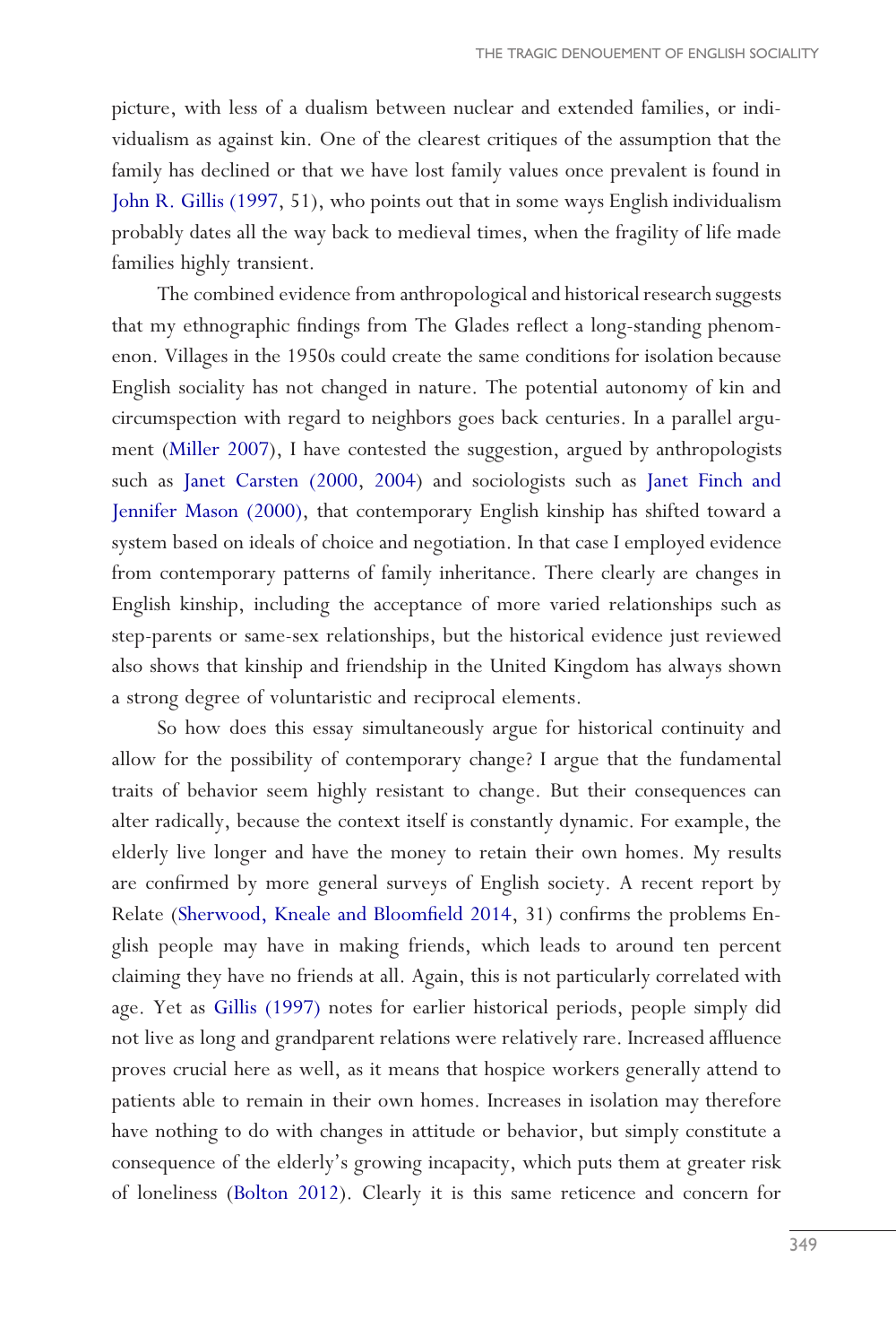<span id="page-14-0"></span>privacy that in turn drives the increase in elderly singles and couples living alone ([Qureshi and Walker 1989](#page-20-0), 27).

What has also changed are the political considerations surrounding the situation of the elderly. This combines their increasing numbers (more than 3 million older than eighty in the UK) with evidence that the older electorate is more likely to vote than young people. There is also increasing acknowledgment of the vast amount of care that kin and friends do provide on a regular basis, which historically had remained unvalorised and unrewarded [\(Qureshi and Walker 1989](#page-20-0)). Perhaps the biggest and most positive change, at least for terminal patients, has been the huge increase and improvement in hospice services.

These changes in context should lead us to expect changes to the consequences of behavior that has itself remained constant. It is also possible that the effects themselves have changed less than we might expect. [Christina Victor](#page-20-0) [\(2003](#page-20-0); see also [Victor, Scambler and Bond 2009\)](#page-21-0) claims that the number of elderly people in England reporting loneliness or isolation has not significantly increased since the previous major survey of 1948. Indeed, the figures show remarkably little variation over time. Either way, at the basis of much of this discussion has been the presumption of ever-increasing loneliness resulting from the loss of formerly prevalent family and community values, here viewed as an example of our grand narrative regarding the fall from authentic and proper sociality. This essay has demonstrated, however, that the problem that needs to be faced is not the loss of English tradition—the problem is English tradition.

# **CONCLUSIONS AND CONSEQUENCES**

The conclusion of this research is that elderly people dying of cancer can often become isolated and lonely even when they live in small villages. The main reason is not some condition of modernity and fragmentation, but the deep-rooted contradictions of English sociality that divide an acceptable public sphere of friendliness from a horror of intruding into the private domain. This applies to community and neighborhood but also to a surprising degree to family. These findings clearly do not accord with the presumptions that follow from one of the most foundational narratives of social science. The result is more a caveat than a rebuttal. First, it applies to only one example, that of English society. Second, the historical evidence suggests that neighbors were in closer contact in the past, though out of economic necessity rather than preference for such close sociality. Obviously forces such as industrialization and urbanism have had a huge impact. But even as a caveat this article may prove helpful in opening up a narrative that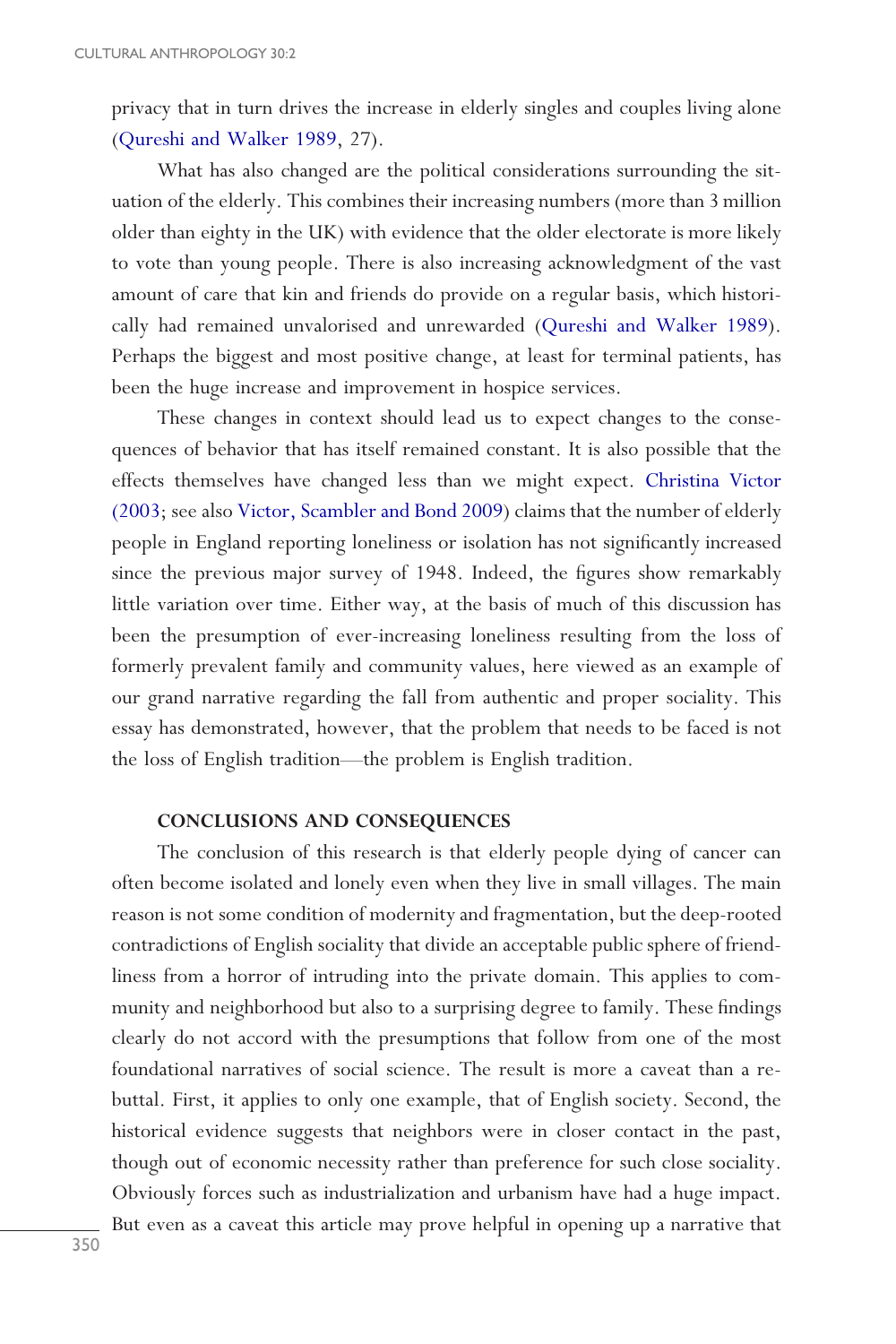<span id="page-15-0"></span>has become a standardized story within our textbooks and teaching. It suggests the need for more critical consideration and the re-examination of evidence from other regions.

In the short term these results proved invaluable to the larger project from which the evidence was drawn. It helped rethink both the applied project and the larger project on social media. Anthropology has shown considerable immaturity in trying to differentiate more theoretical from more applied work, as though the latter represented less of an intellectual challenge. In my experience, being forced to ground one's findings in practice makes for more of a critical engagement, rather than a simple alignment within the rarefied discourse of theory. This project resulted in a report written specifically for the use of hospices (published on my staff website, [Miller 2013\)](#page-20-0), and many of the wider theoretical implications became evident because of the necessity to make clear recommendations, which have subsequently been taken up by the hospice movement and are, we hope, going to become an example of how anthropological findings can have direct impact on the welfare of patients.

Keeping a dialogue between applied and theoretical work is important also because otherwise we fail to acknowledge the way our intellectual discourse may have direct applied consequences. Recently Tony Walter, one of the leading sociologists of dying, suggested that the hospice should indeed care for the dying but curtail its more proactive involvements in creating a wider sociality, because this becomes a form of institutionalizing or professionalizing social relationships, which he fears could come at the expense of the more organic community constituting the proper basis of support [\(Walter et al. 2011](#page-21-0); see also [Abel et al.](#page-18-0) [2011](#page-18-0)). This sentiment may reflect the continued influence of the social sciences, grand narrative on modern politics with its strong affirmation of community care as the natural condition of society.

My conclusion would be the opposite. Carers for terminal cancer patients often say that the only time they ever speak to other people about their work is at monthly meetings with carers organized by the hospice. Community is not something that existed prior to and is subsequently diminished by institutionalization. On the contrary, for these carers, community exists only to the degree that it is created by the institution. Equally important, working for the institution gives them license to break through the barriers of tradition and enter into each other's homes to give support and care. Through our interviews and through listening to the experiences of hospice staff, I have learned that patients feel even more embarrassed by their disease and the awkwardness that follows from their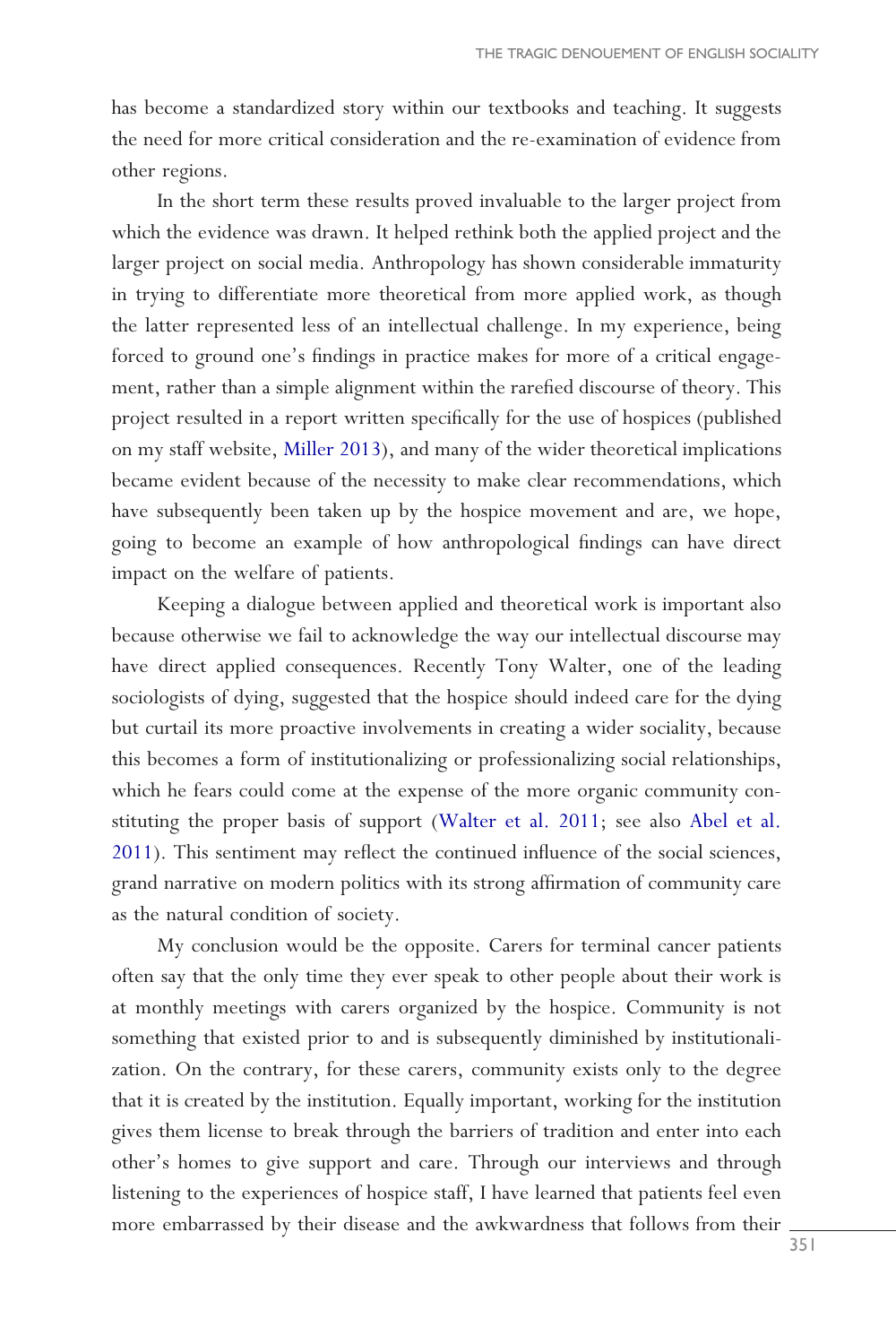<span id="page-16-0"></span>situation than the carers. These English patients often consider the loss of dignity one of the most difficult consequences of illness. As a result, they much prefer institutionally based professional care. In talking about their condition they prefer the company of other patients who suffer from similar kinds of cancer and who can therefore discuss with much less embarrassment their commonly experienced problems of bodily disfunctionality, which they know others would find distressing and embarrassing (see also [Lawton 2000](#page-19-0)). As noted above, isolation is as much caused by the patients themselves trying to attain distance from their family and friends as it represents a failure to connect from the other direction. So my findings clearly support the hospice in this proactive stance through which they institutionally create wider sociality. Although his work is of the finest quality, in this instance Walter may have been influenced by his intellectual roots in a shared grand narrative.

The evidence also sheds a different light on the study of social media, which constitutes this study's overarching project. So far we have assumed that people use social media largely to find, maintain, and extend relationships, both with family and friends. It was only through an appreciation of this contradiction of English sociality that I came to realize that at least the English may use social media for a quite different purpose, namely, to keep family and friends at a distance. For example, villagers admitted that when sites such as Friends Reunited first appeared, they often used social media to reconnect with people they had lost contact with. But on many occasions I also heard of their regret at this choice, since reconnecting often reminded them of the reasons they had not kept in touch in the first place. Facebook became the solution to this problem: Connecting with people on Facebook meant they didn't actually need to see these people in person. Villagers could satisfy their curiosity about the lives of old acquaintances, extended family, and others, but as largely passive Facebook friends, without any further intimacy.

Before social media we mainly had either dyadic and private communication, such as the telephone, or public broadcast communication such as the television. Social media has colonized the group space lying between these two options. This makes it pertinent to the dualism of English sociality. On the one hand, it reveals the huge potential for the hospice making proactive use of social media precisely to bridge this gulf between private and public sociality, an effect that was already becoming evident in my study of some of the younger hospice patients. At the same time, most English people use social media as a tool to more perfectly control their social relationships, so as to maintain what they see as the requisite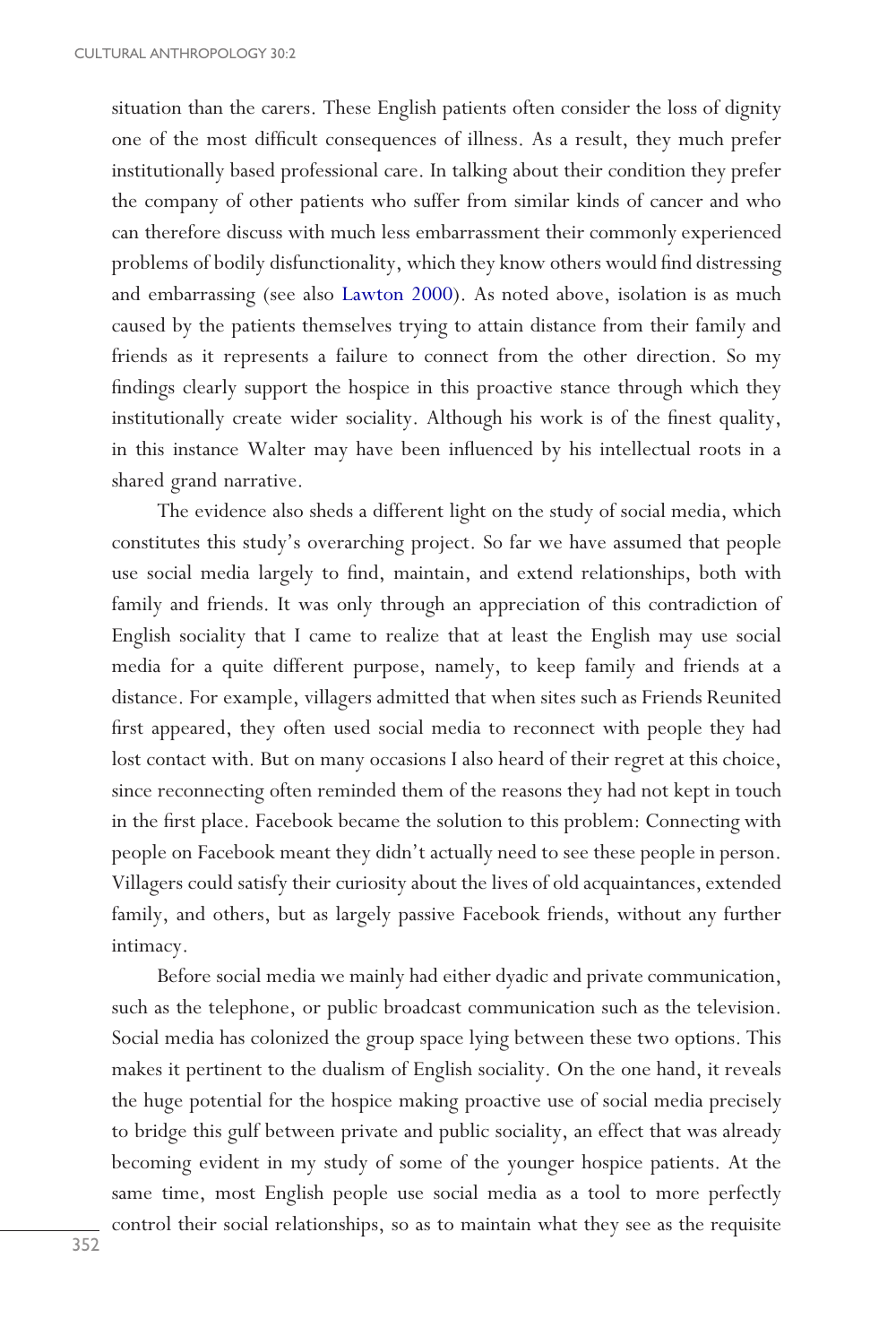<span id="page-17-0"></span>distance. Social media provides many ways of adjusting the temperature of friendship. You can like or comment on friends' postings, you can have them in a WhatsApp group, consider dating them on Tinder, you can private-message them, you can send them a Snapchat, you can follow them on Twitter, you can acknowledge them in their professional capacity on LinkedIn, all on top of whether or not you phone, e-mail, and visit them. This goes well beyond the prior distinction of merely a public domain versus people coming into one's home.

In my more extended analysis of social media in the village ([Miller forth](#page-20-0)[coming](#page-20-0), ch. 4), I examine the way English people appropriate social media to make it quintessentially English in this sense of creating a comfortable distance from others. Some of the best insights into the nuances of positioning come from discussions about the use of social media after a divorce. Suddenly everyone becomes aware of what should not be shared with whom, and who might take offence if an individual extends greater warmth to one side than the other. Each platform is becoming calibrated within a larger Polymedia that includes all these different channels to find its niche in the spectrum from intimacy to distance [\(Miller forthcoming,](#page-20-0) ch. 2). For young people, Snapchat establishes trust for close peers. Facebook acknowledges family and more distant friends and thereby becomes no longer appropriate for many kinds of posting. Instagram allows the posting of crafted pictures that can be seen by strangers. Yet the realization that social media may primarily serve as a mechanism for distancing people, one suited to the particular nature of English sociality, emerged largely through the present study of hospice patients.

Only in retrospect did it become apparent why a study of hospice patients originally conceived as an entirely applied project, tangential to the main work on social media, should take center stage with regard to the overall conclusions of the research. For one, most traditional ethnographic studies might have missed these more extreme cases, since such hospice residents live outside the community contexts in which anthropologists usually meet informants. But cancer does not select on the basis of social attributes and social inclusion. We all die. As a result of their automatic referral to the hospice by medical services, patients might equally belong to society's most isolated or most sociable groups, allowing anthropologists to meet a representative, if happenstance, collection of villagers to study. This was the mechanism through which the tragic denouement of English sociality came to be revealed.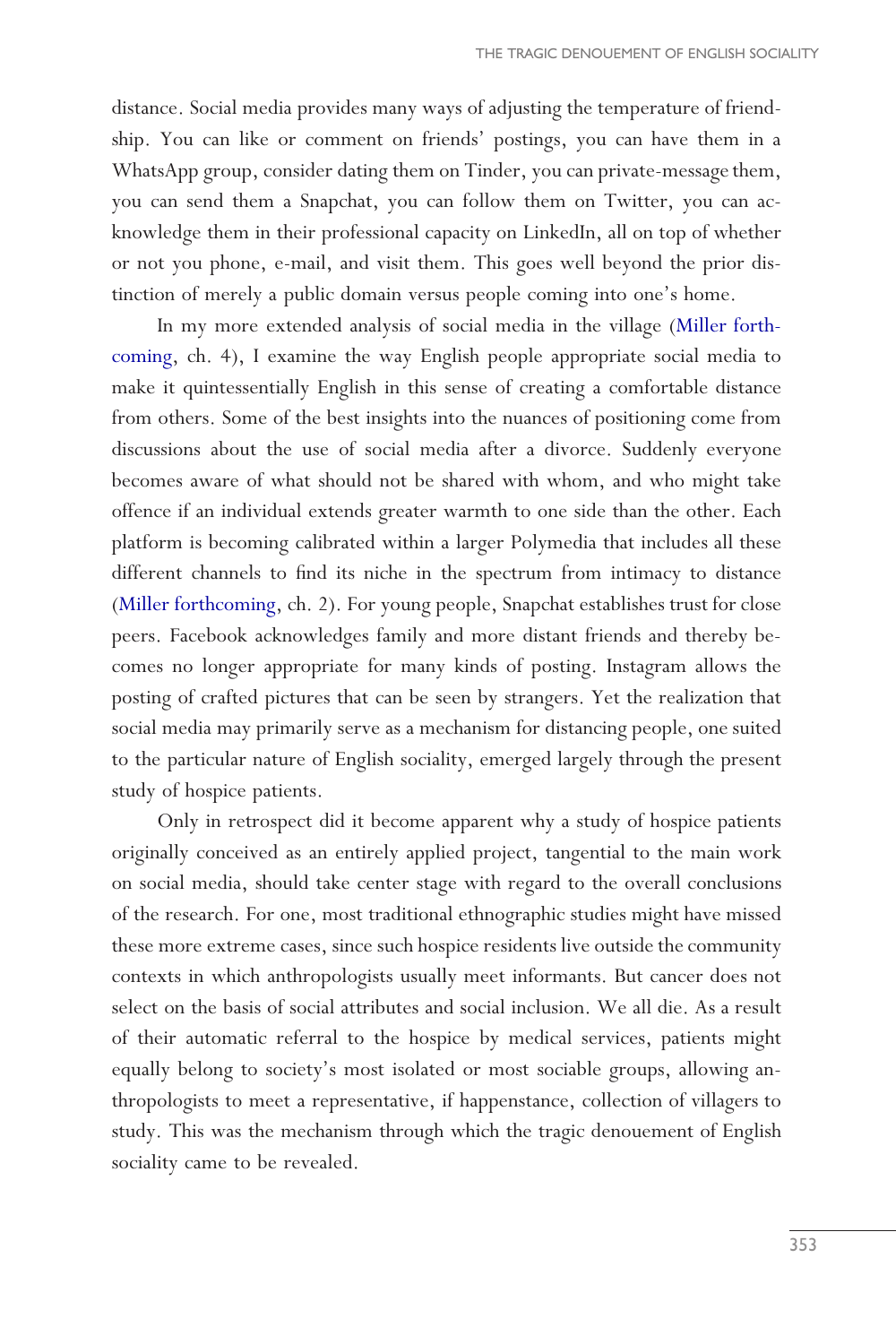# <span id="page-18-0"></span>**ABSTRACT**

*Social science contains a grand narrative about our fall from intense sociality to fragmented individualism. The present essay contests this narrative with respect to the sociality of the English. It starts with a study of hospice patients with terminal cancer who live in villages and yet become isolated and lonely. To explain this phenomenon, it uses a larger ethnography of village life, finding that villagers are highly sociable and philanthropic in the public domain, but circumspect and reticent with regard to the private domain. So once patients are restricted to their homes, isolation follows. The article further examines the comparative anthropology of Britain and historical studies of neighbors and family relations to suggest that this pattern of sociality has held true for centuries and represents nothing new. Finally, I consider these insights in the context of a wider study of social media, and its consequences for the work of the hospice.* [sociality; English; hospice; social media; dying]

#### **NOTES**

*Acknowledgments* I am grateful to all the anonymous informants for this study, especially those terminal patients who agreed to give their precious time to these discussions. I am indebted to Kimberly McLaughlin who worked with me on all the hospice interviews and commented on this article, and to Dr. Ros Taylor, the director of the hospice. I thank Amelia Hassoun and Sabrina Miller who worked as interns, and especially Ciara Green, my coresearcher on the village ethnographic study. The essay has been improved by the helpful and critical comments of the journal referees and the project team. The project forms one part of the Global Social Media Impact Study ([www.gsmis.org\)](http://www.gsmis.org), dedicated to understanding the use and consequences of new and social media. It consists of nine simultaneous fifteen-month ethnographies and is funded by the European Research Council grant ERC-2011-AdG-295486 Socnet.

[1](#page-2-0). For additional findings, see the Global Social Media Impact Study blog, [http://](http://blogs.ucl.ac.uk/global-social-media/) [blogs.ucl.ac.uk/global-social-media/](http://blogs.ucl.ac.uk/global-social-media/).

#### **REFERENCES**

Abel, Julian, Jon Bowra, Tony Walters, and Glennys Howarth

[2011](#page-15-0) "Compassionate Community Networks: Supporting Home Dying." *BMJ Supportive and Palliative Care* 1, no. 2: 129–33. [http://dx.doi.org/10.1136/](http://dx.doi.org/10.1136/bmjspcare-2011-000068) [bmjspcare-2011-000068.](http://dx.doi.org/10.1136/bmjspcare-2011-000068)

Age UK

- [2010](#page-12-0) "Loneliness and Isolation Evidence Review." [http://www.ageuk.org.uk/](http://www.ageuk.org.uk/documents/en-gb/for-professionals/evidence_review_loneliness_and_isolation.pdf) [documents/en-gb/for-professionals/evidence\\_review\\_loneliness\\_and\\_](http://www.ageuk.org.uk/documents/en-gb/for-professionals/evidence_review_loneliness_and_isolation.pdf) [isolation.pdf.](http://www.ageuk.org.uk/documents/en-gb/for-professionals/evidence_review_loneliness_and_isolation.pdf)
- [2013](#page-4-0) "Later Life in Rural England." [http://www.ageuk.org.uk/Documents/EN-GB/](http://www.ageuk.org.uk/Documents/EN-GB/Campaigns/Rural%20campaign/later_life_in_rural_england_report_LR.pdf) [Campaigns/Rural%20campaign/later\\_life\\_in\\_rural\\_england\\_report\\_LR.pdf.](http://www.ageuk.org.uk/Documents/EN-GB/Campaigns/Rural%20campaign/later_life_in_rural_england_report_LR.pdf)

#### Allan, Grahame

[1996](#page-8-0) *Kinship and Friendship in Modern Britain*. Oxford: Oxford University Press. *BBC News*

[2013](#page-4-0) "Jeremy Hunt Highlights Plight of 'Chronically Lonely.'" *BBC.com*, October 18. <http://www.bbc.com/news/uk-politics-24572231>.

Blaikie, Andrew

[1999](#page-10-0) *Ageing and Popular Culture*. Cambridge: Cambridge University Press.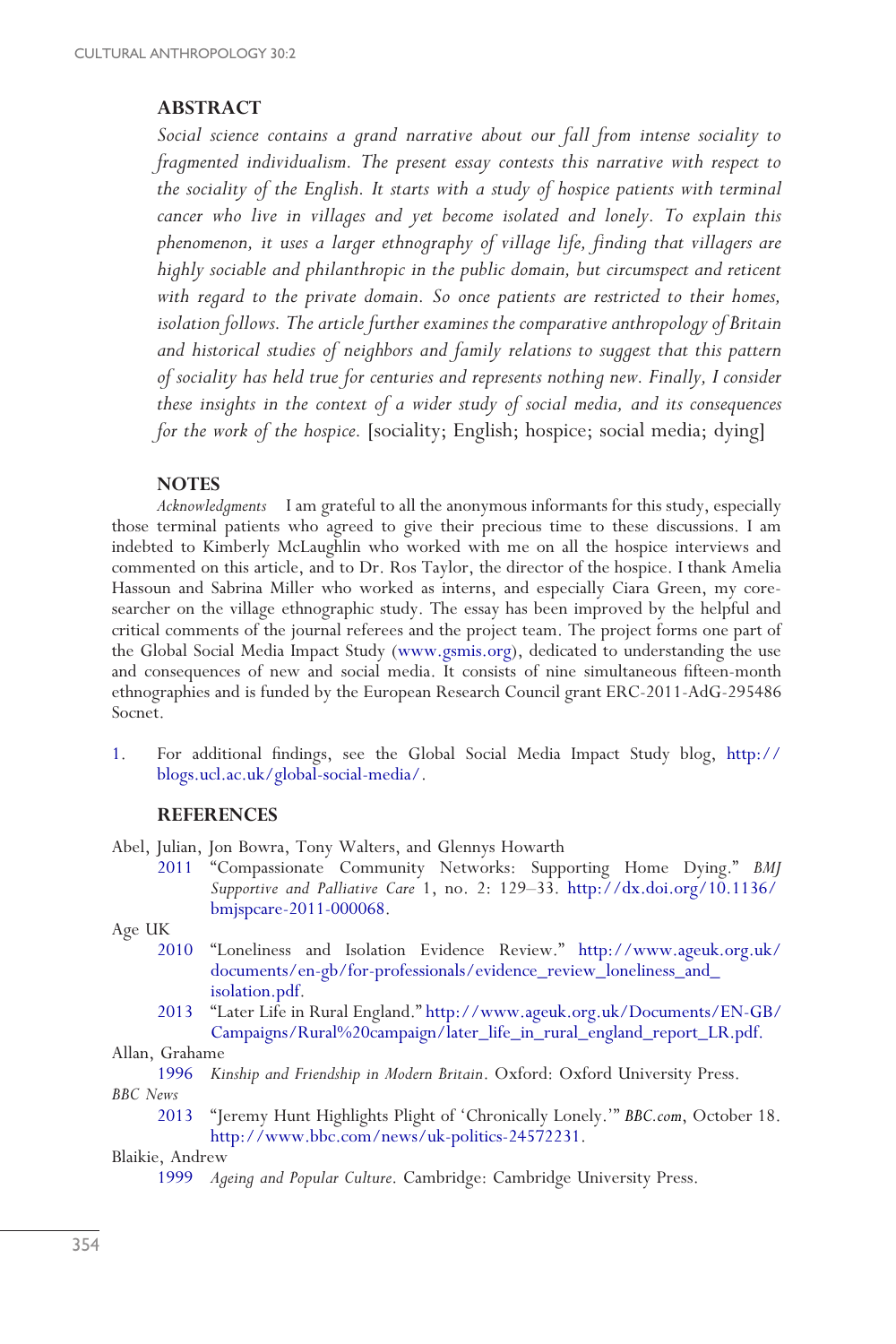<span id="page-19-0"></span>

| Bolton, Margaret                                     |                                                                                                                                                               |
|------------------------------------------------------|---------------------------------------------------------------------------------------------------------------------------------------------------------------|
| 2012                                                 | "Loneliness-The State We're In." A Report of Evidence Compiled for the                                                                                        |
|                                                      | Campaign to End Loneliness. Oxfordshire: Age UK, Oxfordshire.                                                                                                 |
| Calder, Angus                                        |                                                                                                                                                               |
|                                                      | 1992 The Myth of the Blitz. London: Pimlico.                                                                                                                  |
| Carsten, Janet                                       |                                                                                                                                                               |
|                                                      | 2004 After Kinship. Cambridge: Cambridge University Press.                                                                                                    |
| Carsten, Janet, ed.                                  |                                                                                                                                                               |
| 2000                                                 | Cultures of Relatedness: New Approaches to the Study of Kinship. Cambridge:<br>Cambridge University Press.                                                    |
| Cockayne, Emily                                      |                                                                                                                                                               |
|                                                      | 2012 Cheek by Jowl: A History of Neighbours. London: Bodley Head.                                                                                             |
| Crow, Graham                                         |                                                                                                                                                               |
| 2012                                                 | "Community Re-Studies: Lessons and Prospects." Sociological Review 60, no. 3:<br>405-20. http://dx.doi.org/10.1111/j.1467-954X.2012.02091.x.                  |
| Degnen, Catherine                                    |                                                                                                                                                               |
| 2012                                                 | Ageing Selves and Everyday Life in the North of England. Manchester: Manchester<br>University Press.                                                          |
| Durkheim, Emile                                      |                                                                                                                                                               |
| 1997                                                 | Suicide: A Study in Sociology. New York: Free Press.                                                                                                          |
| Edwards, Jeanette                                    |                                                                                                                                                               |
| 2000                                                 | Born and Bred: Idioms of Kinship and New Reproductive Technologies in England.<br>Oxford: Oxford University Press.                                            |
|                                                      | Finch, Janet, and Jennifer Mason                                                                                                                              |
|                                                      | 2000 Passing On: Kinship and Inheritance in England. London: Routledge.                                                                                       |
| Fox, Kate                                            |                                                                                                                                                               |
| 2004                                                 | Watching the English: The Hidden Rules of English Behaviour. London: Hodder &                                                                                 |
|                                                      | Stoughton.                                                                                                                                                    |
| Frankenberg, Ronald                                  |                                                                                                                                                               |
| 1973                                                 | Communities in Britain: Social Life in Town and Country. Harmondsworth: Penguin.                                                                              |
| Gal, Susan                                           |                                                                                                                                                               |
| 2002                                                 | "A Semiotics of the Public/Private Distinction." differences 13, no. 1: 77–95.<br>http://dx.doi.org/10.1215/10407391-13-1-77.                                 |
| Gillis, John R.                                      |                                                                                                                                                               |
| 1997                                                 | A World of Their Own Making: A History of Myth and Ritual in Family Life. Oxford:<br>Oxford University Press.                                                 |
| Godelier, Maurice                                    |                                                                                                                                                               |
| The Metamorphoses of Kinship. London: Verso.<br>2011 |                                                                                                                                                               |
| Gorer, Geoffrey                                      |                                                                                                                                                               |
| 1955                                                 | Exploring English Character. New York: Criterion Books.                                                                                                       |
|                                                      | Hockey, Jenny, and Allison James                                                                                                                              |
| 2003                                                 | Social Identities across the Life Course. London: Palgrave Macmillan.                                                                                         |
| Lange, Patrica G.                                    |                                                                                                                                                               |
| 2007                                                 | "Publically Private and Privately Public: Social Networking on YouTube." Journal<br>of Computer-Mediated Communication, 13, no. 1: 361-80. http://dx.doi.org/ |
|                                                      | 10.1111/j.1083-6101.2007.00400.x.                                                                                                                             |
| Laslett, Peter                                       |                                                                                                                                                               |
| 1977                                                 | Family Life and Illicit Love in Earlier Generations. Cambridge: Cambridge University<br>Press.                                                                |
| 1983                                                 | The World We Have Lost: Further Explored. London: Routledge.                                                                                                  |
| Lawton, Julia                                        |                                                                                                                                                               |
| 2000                                                 | The Dying Process: Patients' Experiences of Palliative Care. London: Routledge.                                                                               |
| Marx, Karl                                           |                                                                                                                                                               |
| 1975                                                 | "Economic and Philosophical Manuscripts." In Early Writings, 279-400.<br>Harmondstworth: Penguin.                                                             |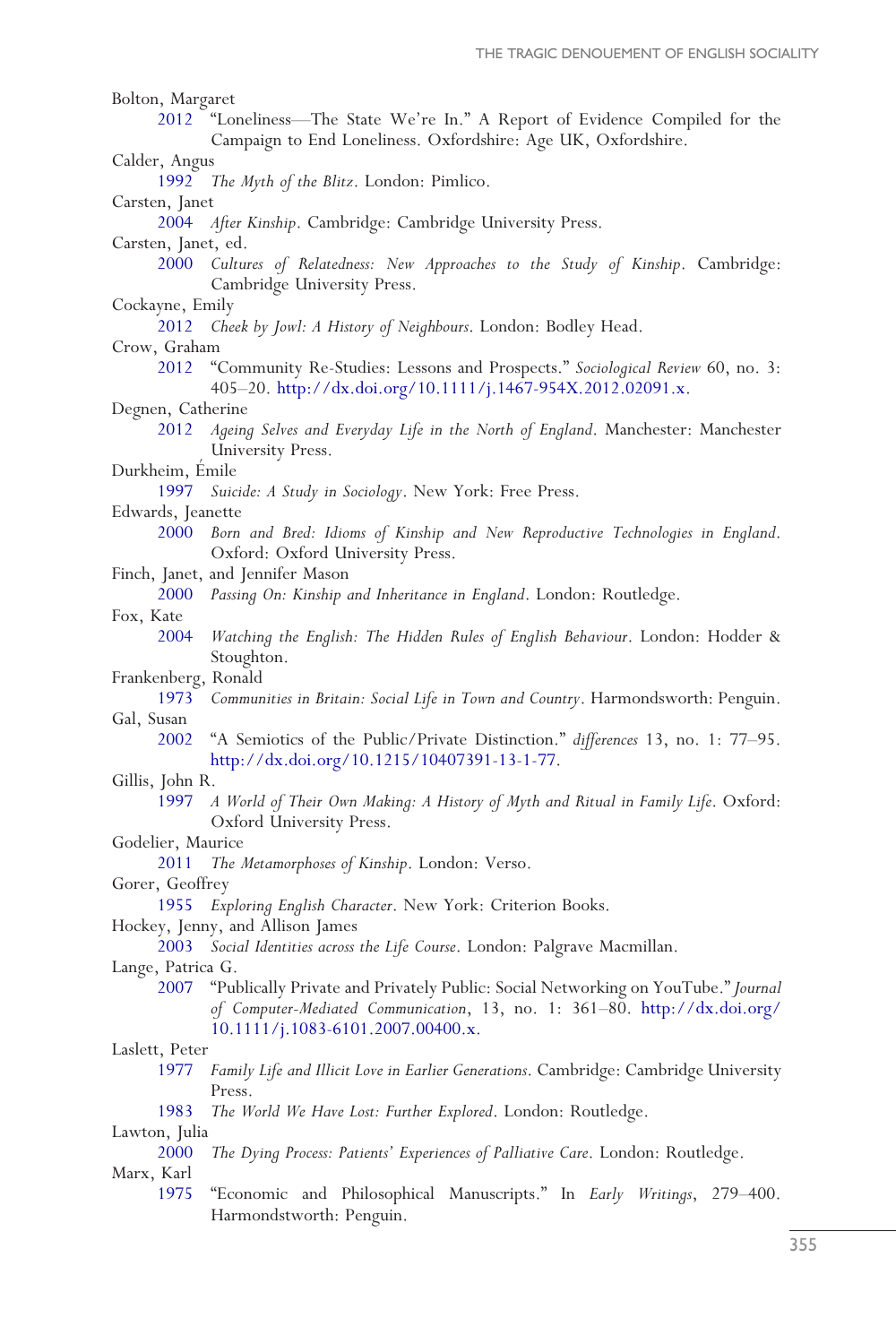<span id="page-20-0"></span>Mauss, Marcel<br>1966 7

- [1966](#page-1-0) *The Gift: Forms and Functions of Exchange in Archaic Societies*. London: Cohen and West.
- Macfarlane, Alan
	- [1978](#page-12-0) *The Origins of English Individualism*. Oxford: Willey.
- McGoldrick, Monica, and Randy Gerson
	- [1985](#page-2-0) *Genograms in Family Assessment*. New York: W. W. Norton.

Miller, Daniel

- [1998](#page-10-0) *A Theory of Shopping*. Cambridge: Polity.
- [2007](#page-13-0) "What is a Relationship? Kinship as Negotiated Experience." *Ethnos* 72, no. 4: 535–54. [http://dx.doi.org/10.1080/00141840701768334.](http://dx.doi.org/10.1080/00141840701768334)
- [2013](#page-1-0) "Hospices: The Potential for New Media." [http://www.ucl.ac.uk/](http://www.ucl.ac.uk/anthropology/people/academic_staff/d_miller/mil-28) [anthropology/people/academic\\_staff/d\\_miller/mil-28.](http://www.ucl.ac.uk/anthropology/people/academic_staff/d_miller/mil-28)

[Forthcoming](#page-17-0) *Social Media in an English Village*. London: UCL Press.

Miller, Daniel, and Jolynna Sinanan

[2014](#page-2-0) *Webcam*. Cambridge: Polity.

Qureshi, Hazel, and Walker Alan

[1989](#page-14-0) *The Caring Relationship: Elderly People and their Families*. London: Macmillan. Rapport, Nigel

[1993](#page-9-0) *Diverse World Views in an English Village*. Edinburgh: Edinburgh University Press. Rapport, Nigel, ed.

- [2002](#page-9-0) *British Subjects: An Anthropology of Britain*. Oxford: Berg.
- Robin, Jean
	- [1980](#page-9-0) *Elmdon: Continuity and Change in a North-West Essex Village, 1861–1964*. Cambridge: Cambridge University Press.
- Sherwood, Chris, Dylan Kneale, and Barbara Bloomfield

[2014](#page-13-0) "The Way We Are Now: The state of the UK's relationships 2014." Relate. [http://www.relate.org.uk/policy-campaigns/publications/way-we-are-now](http://www.relate.org.uk/policy-campaigns/publications/way-we-are-now-state-uks-relationships-2014)[state-uks-relationships-2014](http://www.relate.org.uk/policy-campaigns/publications/way-we-are-now-state-uks-relationships-2014).

# Simmel, Georg<br>1950 "T

<sup>"</sup>The Metropolis and Mental Life." In *The Sociology of Georg Simmel*, edited by Kurt Wolff, 409–24. New York: Free Press.

#### Strathern, Marilyn

- [1981](#page-9-0) *Kinship at the Core: An Anthropology of Elmdon, a Village in North-West Essex in the Nineteen-Sixties*. Cambridge: Cambridge University Press.
- [1992](#page-9-0) *After Nature: English Kinship in the Late Twentieth Century*. Cambridge: Cambridge University Press.

Tadmor, Naomi

[2010](#page-12-0) "Early Modern English Kinship in the Long Run: Reflections on Continuity and Change." *Continuity and Change* 25, no. 1: 15–48. [http://dx.doi.org/10.1017/](http://dx.doi.org/10.1017/S0268416010000093) [S0268416010000093.](http://dx.doi.org/10.1017/S0268416010000093)

Tönnies, Ferdinand

[1957](#page-1-0) *Community and Society*. New York: Harper and Row.

Twigg, Julia, and Wendy Martin

[2014](#page-10-0) "The Challenge of Cultural Gerontology." *Gerontologist* (advanced access). <http://dx.doi.org/10.1093/geront/gnu061>.

Tyler, Katherine

[2012](#page-9-0) *Whiteness, Class and the Legacies of Empire: On Home Ground*. London: Palgrave Macmillan.

Victor, Christina<br>2003 "Lo

[2003](#page-4-0) "Loneliness, Social Isolation and Living Alone in Later Life." Economic and Social Research Council. [http://www.esrc.ac.uk/my-esrc/grants/L480254042/](http://www.esrc.ac.uk/my-esrc/grants/L480254042/read) [read.](http://www.esrc.ac.uk/my-esrc/grants/L480254042/read)